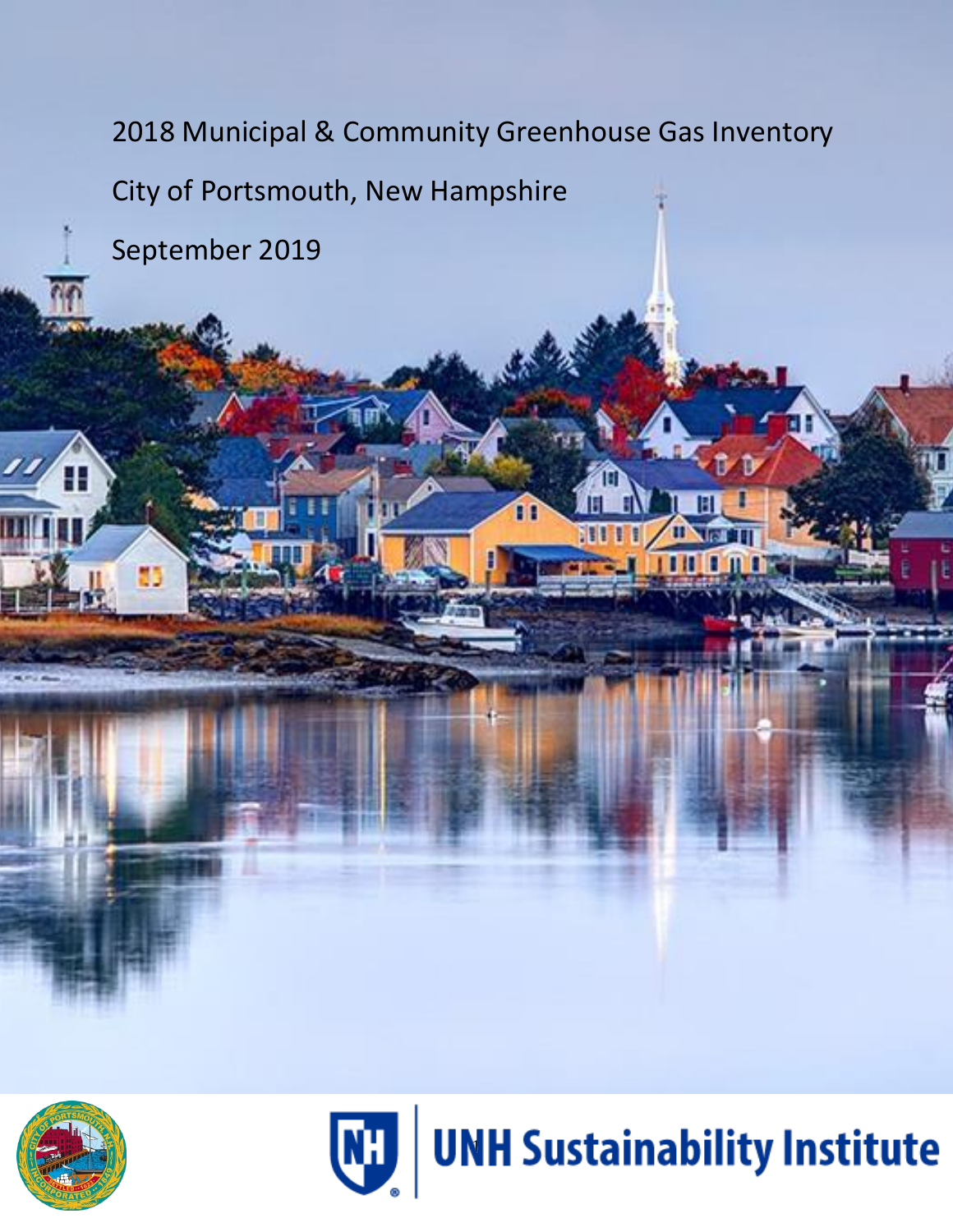# **Introduction**

In November 2007, the City Council of Portsmouth, New Hampshire unanimously passed a resolution to become an Eco-municipality, confirming a commitment to the principles of sustainability moving forward. This vote signifies Portsmouth's aspirations to develop a socially, economically, and ecologically healthy community for long term growth and development. Four sustainability principles that are used to guide decision making include:

1. Reduce dependence upon fossil fuels and extracted underground metals and minerals;

2. Reduce dependence on chemicals and other manufactured substances that can accumulate in nature;

3. Reduce dependence on activities that harm life-sustaining eco-systems; and

4. Meet the hierarchy of present and future human needs fairly and efficiently.<sup>1</sup>

In addition, the City established a Renewable Energy Committee led by City Councilor Josh Denton that wrote a report which incorporated a number of potential actions the City can take to reduce its greenhouse gas emissions. In addition, at that committee's recommendation, the City Council adopted a Renewable Energy Policy which anticipated use of the actions from the committee's report to accomplish specific reductions in greenhouse gas emissions . 2

The City also signed a resolution agreeing to prioritize the effort needed to meet the Paris Climate Agreement. As part of the effort to measure sustainable progress, the Portsmouth City government periodically measures its municipal and community greenhouse gas (GHG) emissions. Using the software and guidance documents provided by the International Council for Local Environmental Initiatives (ICLEI), the City of Portsmouth has completed three inventories to date. This report updates Portsmouth's municipal and community greenhouse gas inventory for the 2018 calendar year and provides an assessment of changes in energy usage since 2006 and greenhouse gas emissions since 2012. The municipal inventory includes all emissions and usage resulting from the operation of city government buildings and facilities, municipally operated vehicles, employee commute, street and traffic lights, and water and wastewater facilities. The community analysis portion includes all residential, commercial, industrial, and transportation emissions occurring within the Portsmouth city limits, as well as emissions resulting from waste created within the city and sent to external disposal locations. The inventory results are followed by suggestions on curbing emissions further going forward. Emissions from 2006 are not taken into account for this assessment because this inventory had used global warming potential (GWP) values from the Intergovernmental Panel on Climate Change (IPCC) that have since been revised; meaning these calculations are now outdated. Also to note, when looking at the energy usage data from 2012, some discrepancies were observed when analyzing values for certain sectors. The 2012 energy usage data that remained viable will be analyzed compared to 2018 usage in this report.

#### References

1.<https://www.cityofportsmouth.com/sustainability/eco-municipality>

2 2.<http://files.cityofportsmouth.com/files/planning/renewableenergypolicy.pdf>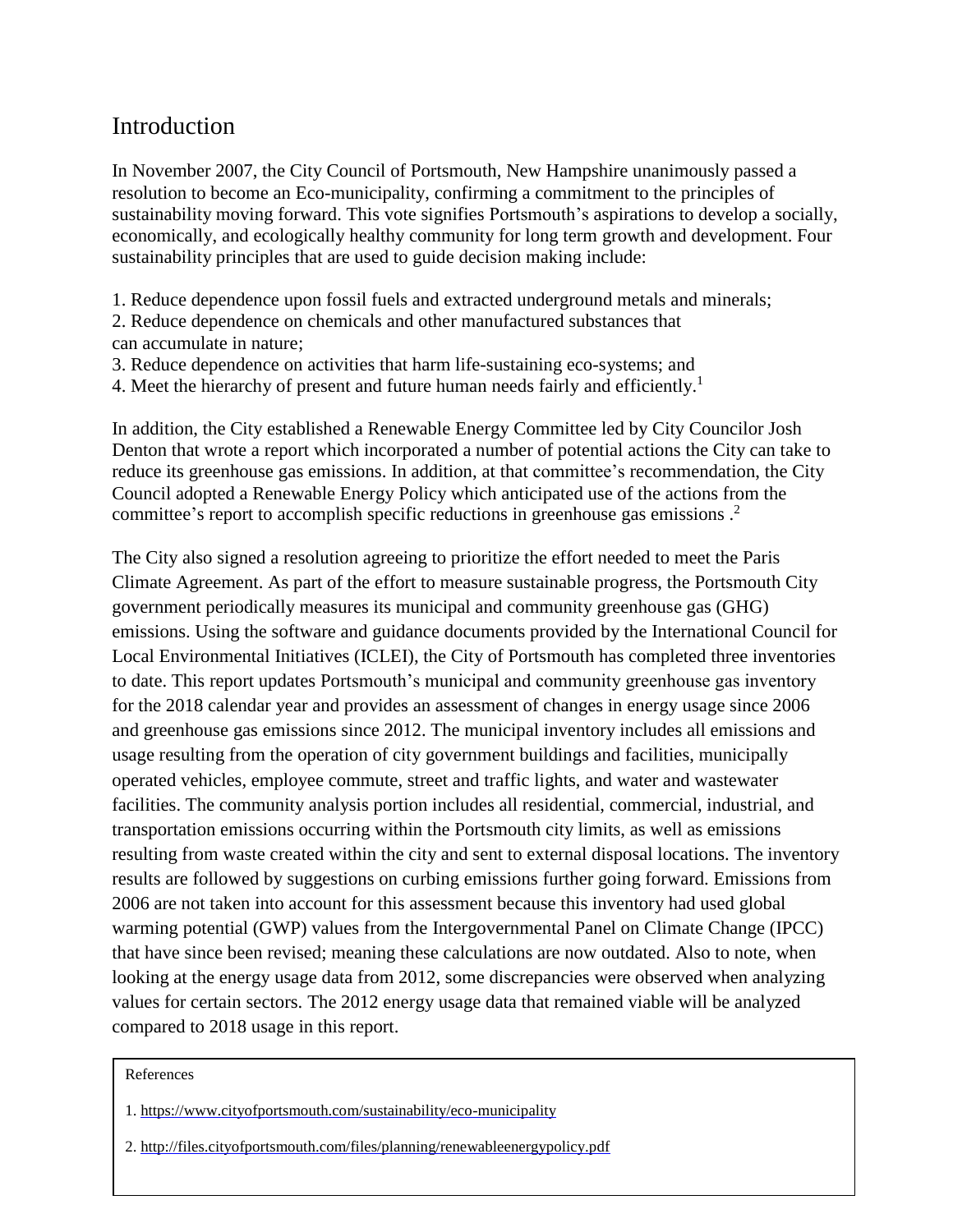# Methodology

The majority of data was collected and processed using the methodologies outlined in ICLEI's Local Government Operations Protocol (LGOP) and the Community Protocol.<sup>3</sup> Methodologies that deviate from either are specified in the respective sections below. Every effort was made to utilize the same methodologies as those used in the 2012 inventory; with deviations made only for improving accuracy or adjusting for differences in the data obtained. The main differences result from changes in the data available for the 2018 inventory. The known differences between the 2012 inventory and the 2018 update are listed within each subsection. Whereas the 2006 inventory was based on the 2006 fiscal year, the 2012 and 2018 inventories were calculated using calendar year, as is the ICLEI recommendation. The government data was collected and processed in various excel spreadsheets and then entered into ICLEI's Clearpath software. The community data was entered directly into this software, with a few exceptions. The Clearpath software calculates greenhouse gas emissions resulting from electricity consumption, fuel use, waste disposal, and other processes and fugitive sources. To simplify the data output, the program converts all of the gases into one value shown as metric tons of CO2 equivalent (tonnes CO2e or MTCDE) utilizing the relative greenhouse equivalent of each gas; specified by the IPCC's GWP values.<sup>4</sup> Once the data was fully entered into the software, a report was generated detailing the energy consumption and greenhouse gas emissions produced by the city government and by the community. The analysis in this inventory is based on the Clearpath software reports.

Emission factors vary depending on the mix of energy-generating fuels used by the electricity provider, or in the case of vehicles, by the gasoline, diesel, or electric mix used. The Clearpath software does not provide electricity emission factors for New Hampshire. Emission factors from the three inventories differ (Table 1). Whereas the emission factors for 2018 are based on the most recent New England Grid factors (NEWE 2018)<sup>5</sup>, 2012 values were calculated using local New Hampshire electrical production data. The factors used in the 2006 inventory were based on U.S. Environmental Protection Agency estimates for the New England grid similar to the current inventory. It is likely that if the 2012 emission factors were calculated based on the NEWE grid source mix, the CO2 emissions reported in the 2012 inventory would have been slightly lower; due to the higher use of coal in New Hampshire around 2012 compared to the rest of New England. This is determined by the factor set of electrical production; an evaluation of how many pounds of specific greenhouse gasses are emitted per 1 MWh of electricity. Since then, coalgenerated electricity in the state has been reduced, enabling New Hampshire to have a cleaner electrical production factor set than the NEWE consumption grid average. However, the NEWE factor set is used in this inventory due to the inability to track the movement of electrons from source to end use. Furthermore, with Portsmouth's proximity to both Massachusetts and Maine, it is difficult to determine if the NH electrical production factors were truly accurate for the city to begin with.

References

3. http://icleiusa.org/ghg-protocols/

4. [https://www.ghgprotocol.org/sites/default/files/ghgp/Global-Warming-Potential-](https://www.ghgprotocol.org/sites/default/files/ghgp/Global-Warming-Potential-Values%2520%2528Feb%252016%25202016%2529_1.pdf)[Values%20%28Feb%2016%202016%29\\_1.pdf](https://www.ghgprotocol.org/sites/default/files/ghgp/Global-Warming-Potential-Values%2520%2528Feb%252016%25202016%2529_1.pdf)

5. [https://www.epa.gov/sites/production/files/2018-03/documents/emission-factors\\_mar\\_2018\\_0.pdf](https://www.epa.gov/sites/production/files/2018-03/documents/emission-factors_mar_2018_0.pdf)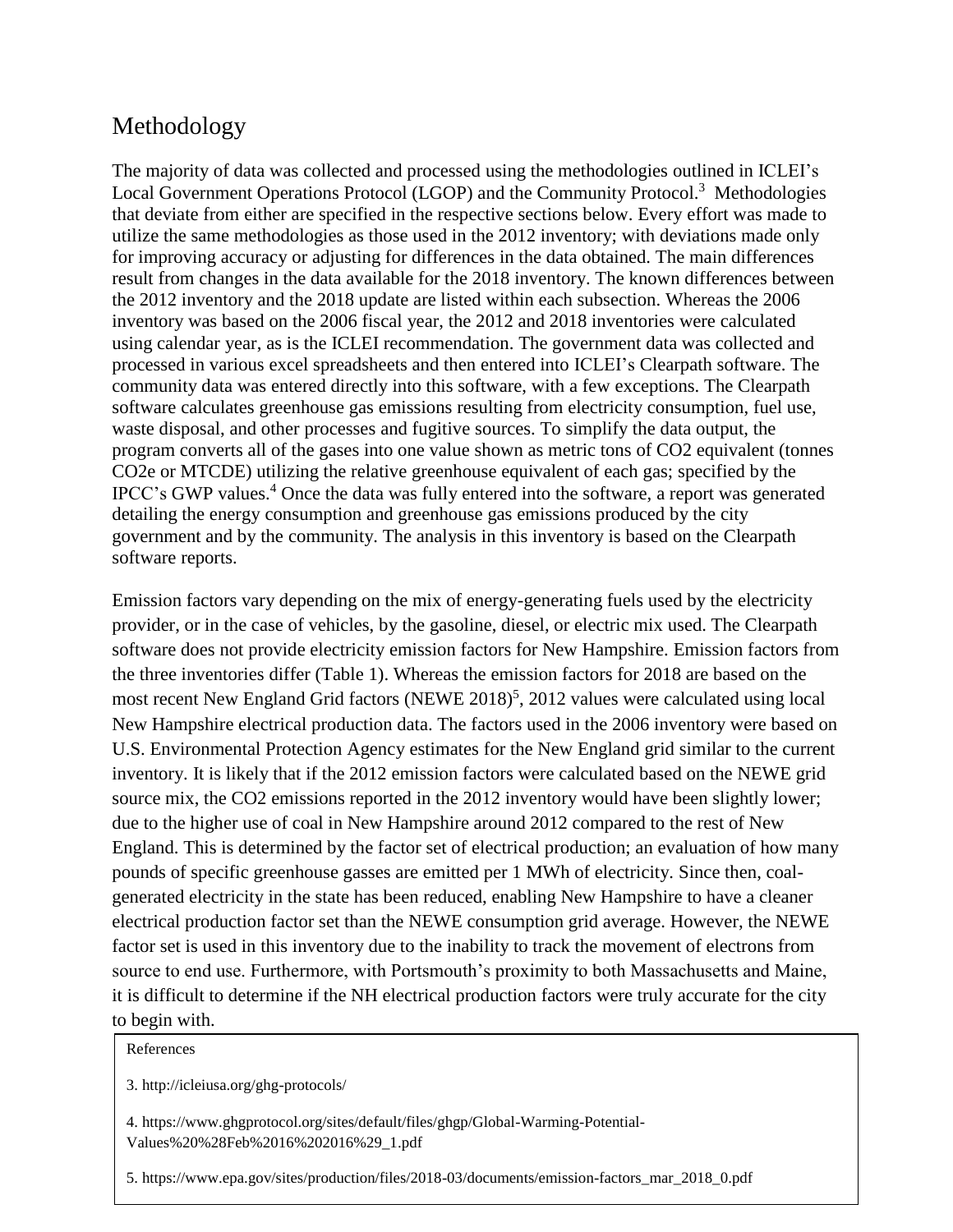# The City

The city of Portsmouth makes up the northern-most point of New Hampshire's eighteen mile coastline. The 16.8 square mile city is a cultural and commercial hub for the northeastern coastline; with its crossing of an interstate, two national routes, three state routes, and three rail lines. Settled first in 1630, the city has now grown to an estimated 21,896 (as of 2018) and continues to be a growing regional hub for both commerce and industry as the city upgrades and further enhances its historic downtown.<sup>6</sup>



### Image 1: Overview Map of Portsmouth, NH

[ [https://www.iqboatlifts.com/boat-lifts-portsmouth-nh/\]](https://www.iqboatlifts.com/boat-lifts-portsmouth-nh/)

#### References

6. [https://www.census.gov/search-results.html?searchType=web&cssp=SERP&q=Portsmouth%20city,%20NH](https://www.census.gov/search-results.html?searchType=web&cssp=SERP&q=Portsmouth%2520city,%2520NH)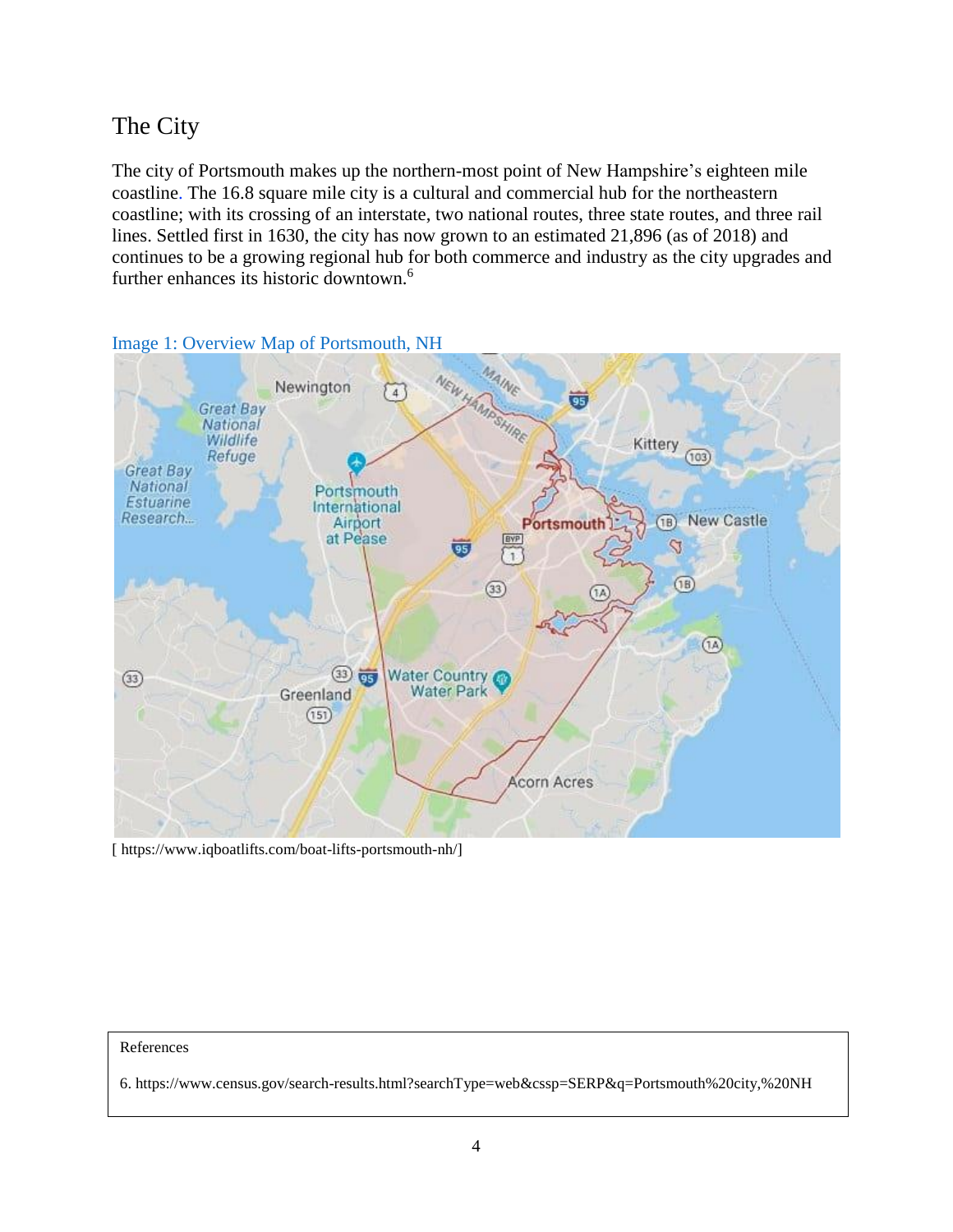# Municipal Greenhouse Gas Inventory

The municipal focused portion of the inventory reports total greenhouse gas emissions resulting from the energy consumption from government buildings and facilities, fuel usage from vehicles under the operational control of the city and employee commute of municipal workers, street and traffic lights, and energy usage from water and wastewater locations; all during the 2018 calendar year. City government operations resulted in 10,148 tonnes of CO2 equivalent emissions during the 2018 calendar year. Buildings made up the majority of this amount with 52.64% of emissions, followed by water and wastewater facilities with 16.62%, employee commute accounted for 14.95%, vehicle fleet had 14.51%, and city lights accounted for only 1.28% of emissions (see Figure M-1).

## Figure M-1: Units in MTCDE



Figure M-2: Emissions Compared to 2012 Inventory

The City's overall municipal emissions from energy consumption decreased 34.19% percent between 2012 and 2018 (Figure M-2). Although this was partially the result of improvements in energy efficiency, it should be noted the emissions improvements from the electric grid plays an important role in these decreases (see Table 1). The New England grid overall has gotten cleaner by 24.09% since 2006, and 57.66% from the New Hampshire electric production factor set used for 2012.



5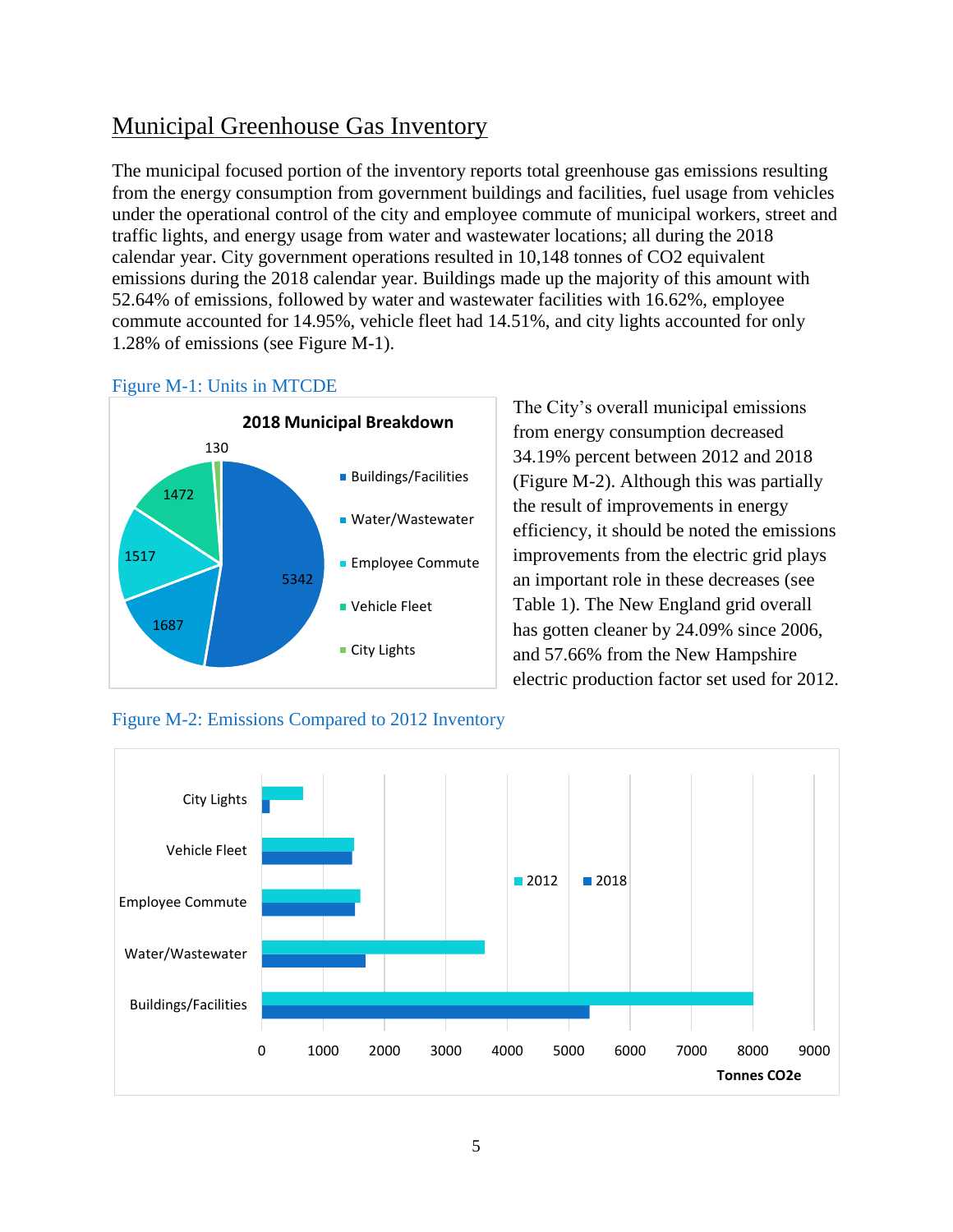| Table 1: Electric Grid Factor Sets (lbs/MWh) |  |  |  |
|----------------------------------------------|--|--|--|
|----------------------------------------------|--|--|--|

| Year |      | CO <sub>2</sub> | CH <sub>4</sub> | N <sub>2</sub> O |
|------|------|-----------------|-----------------|------------------|
|      | 2006 | 709.5           | 0.113           | 0.144            |
|      | 2012 | 1,300.40        | 0.29            | 0.088            |
|      | 2018 | 558.2           | 0.09            | 0.012            |

Significantly, the city has decreased its total energy consumption by 13.3% from 2006, which occurred due to actions taken by the city government (Figure M-3). This energy decrease has been the result of downsizing the overall building square footage operated by the City, the construction of two LEED Silver facilities and a similar accreditation for one of the schools, improvements in energy efficiency, purchasing more efficient vehicles, and upgrades in street and traffic lights around the city. Emissions from stationary combustion of diesel and propane fueled emergency generators, CH4 and N2O emissions from the vehicle fleet and employee commute, and effluent emissions from wastewater treatment were not included in the 2006 inventory, but will be reported in this inventory as it was in 2012. Generator emissions were grouped together for buildings and facilities, and attributed to their billed address for water and wastewater locations. Fugitive emissions from mobile air conditioning units were excluded from this inventory due to the uncertainty of accuracy for 2012 or ability to obtain accurate data for 2018; this provided for 0.065% of total municipal emissions in the 2012 inventory. Overall, the methodology used was to try and recreate the 2012 inventory for the best possible analysis, while not sacrificing accuracy in the data.



## Figure M-3: Energy Usage Comparison to Previous Inventories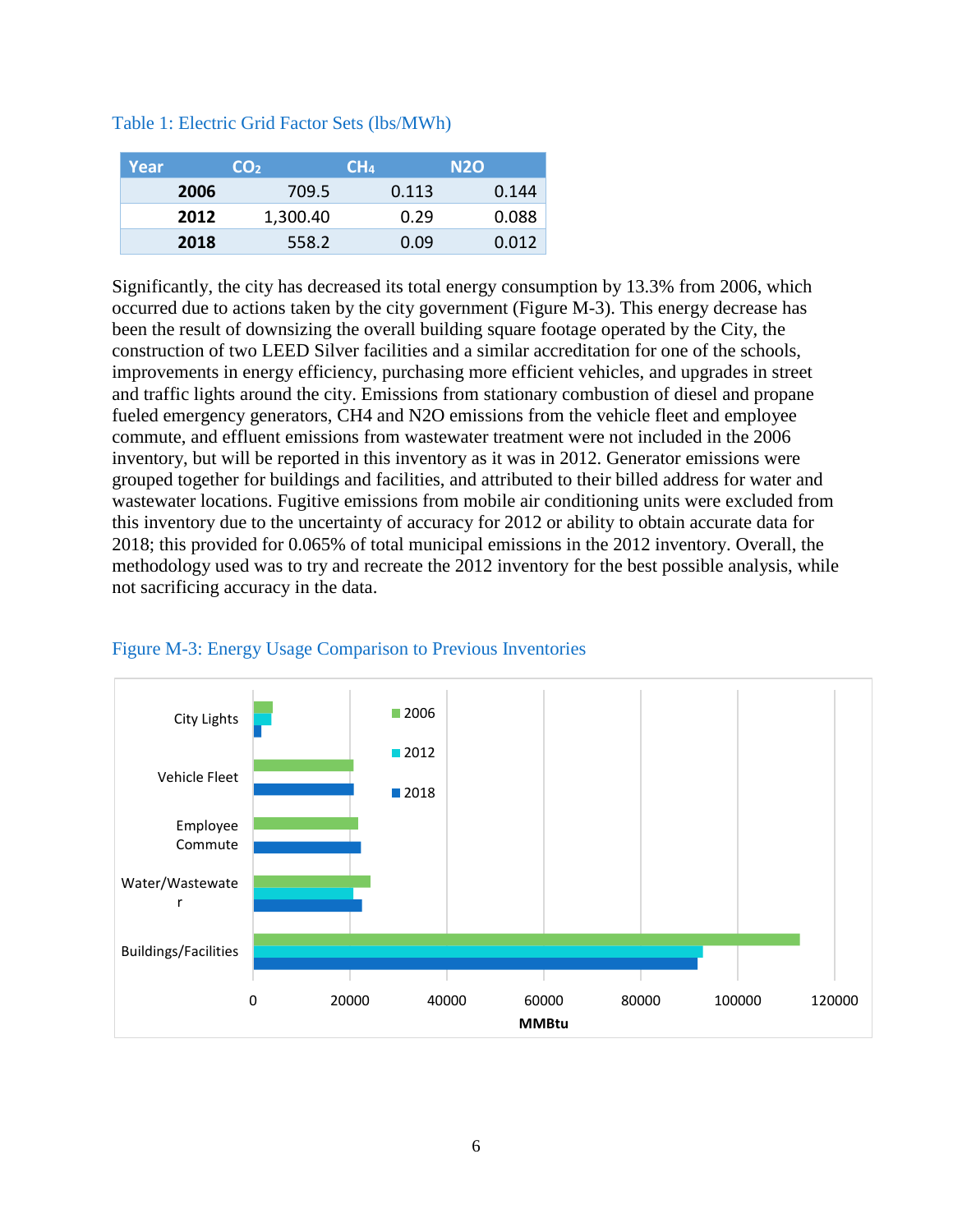# Buildings and Facilities

Buildings and facilities had the largest amount of curbed emissions by sector. These emissions were calculated from usage of electricity, natural gas, and propane from each location. Electric emissions were based on the factor set of the NEWE grid and emissions for propane and natural gas were attributed by the amount of emissions resulting from combustion of each. It should be noted that the Connie Bean Recreational Center was built on to the middle school building since the last inventory, therefore they are entered as one unit and are to be compared to the sum of the previous middle school data and the data from the old center's location; 135 Daniel St. Compared to 2012, municipal buildings and facilities decreased emissions 33.29%; a reduction of 2,666 tonnes CO2e. With both the largest quantitative and percentage drop in emissions, the Dondero school was able to decrease its 2012 emissions by 1,283 tonnes CO2e; nearly an 80% reduction. Other notable reductions include Andrew Jarvis Drive pool with nearly 58% less emissions, the library with a 50.82% decrease, the Public Works building with a 33.61% reduction, City hall with 23.24% decrease and Spinnaker Way with just under a 24% of curbed emissions. The high school remains the largest emitter at 1,761 tonnes CO2e, even with a 13.89% reduction from 2012. This number would be further decreased by 86 tonnes CO2e, if the school retained the renewable energy credits (RECs) from the 335 MWh of electricity it received from its new rooftop solar installation. Projects like this would have a greater impact on emissions if these RECs were retained. While there have definitely been improvements made in energy efficiency, it should be noted that the improvements to the grid also play a large part in these reductions. Since 2006, energy usage for buildings and facilities has dropped by 18.69%, but there has only been a 1.2% reduction from 2012. Therefore, given all the improvements made since the last inventory, grid improvements had a greater impact on the reduction of emissions, rather than overall consumption. Further reductions could be realized if the City were to increase its focus on energy efficiency for these buildings. Although a number of sites have shown solid improvements, there is a fairly small amount of overall efficiency through energy reductions since 2012.



#### Figure M-4: Building and Facility Energy Use Comparison to 2012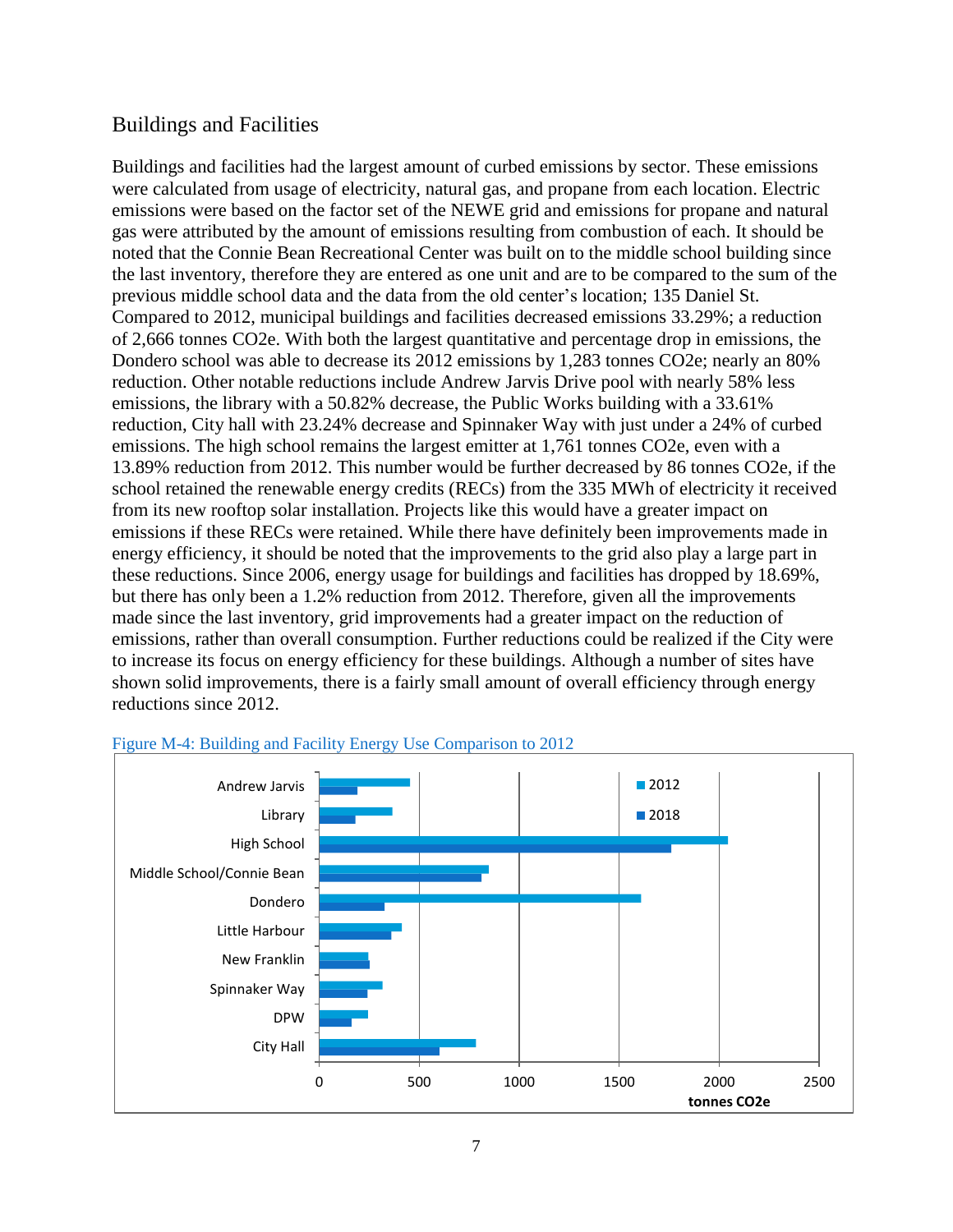## Vehicle Fleet

Vehicle fleet emissions decreased marginally compared to the previous inventory. This was determined by obtaining fuel usage data from the municipal pump located at the Public Works building. This data was categorized by department and added up based on the total fuel usage of each type of fuel; E10 gasoline, B5 diesel, and B20 diesel. Once these totals were obtained, emissions were calculated based on the amount of  $CO<sub>2</sub>$ , CH<sub>4</sub>, and N<sub>2</sub>O emitted from each fuel blend.<sup>6</sup> The sections for fleet data were categorized as received from the gas pump tracking system and do not necessarily correlate with the categorization done previously. Additionally, all emissions were input together per each fuel type by department. Previously, this had been separated by emissions and new/old vehicles as well, which had given possibly inaccurate total energy usage amounts, due to redundancies. Overall, since 2012, emissions for vehicle fleet in this inventory were decreased by 2%. Highway department vehicles account for 41.9% of vehicle fleet emissions, followed by police vehicles with 20.1% and the fire department with 11.6%; adding up to over 70% of all vehicle emissions. The combined Water and Sewer categories contributed another 18.4% of vehicle fleet emissions. It may be difficult to cut down on driving time for municipal operations but as vehicle efficiency improves these reductions will increase. Overall, vehicle fleet emissions did not decrease a substantial amount compared to the other sectors of this inventory.



### Figure M-5: Vehicle Fleet Breakdown (MTCDE)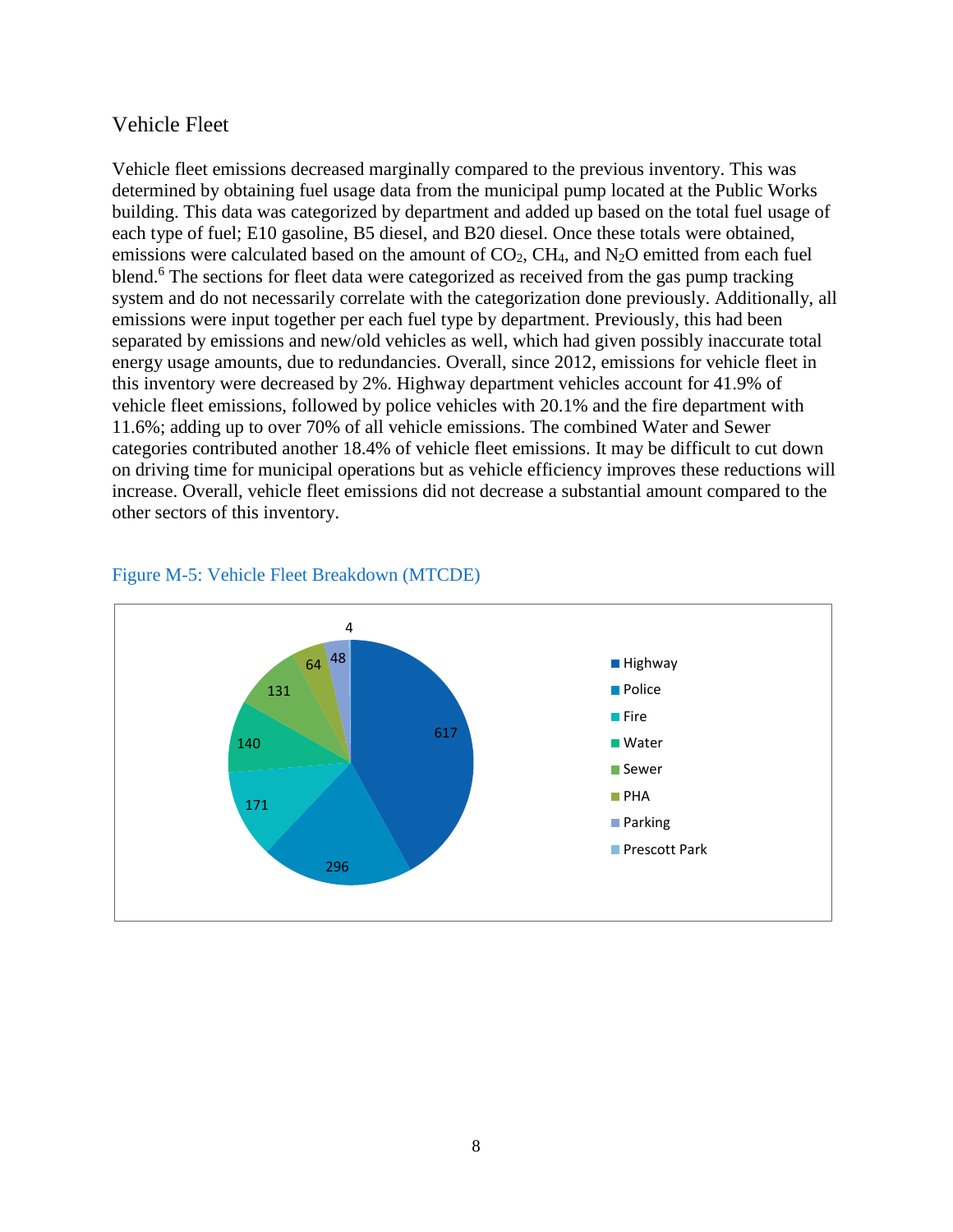## Employee Commute

Employees driving to and from their place of work leads to considerable amounts of carbon equivalent emissions for the municipality. To gather this information, a survey was created and distributed among municipal employees. This survey asked participants a number of questions in order to precisely obtain data on how far employees live from work, how they get to work throughout the week, and the fuel efficiency of their vehicles (SEE APPENDIX). Just over 300 employees responded with usable answers. This number was extrapolated to 970 employees; based on email accounts and values estimated per department. Previously, this had also been separated by emissions and new/old vehicles as well, which had given possibly inaccurate total energy usage amounts due to redundancies. Based on the survey, 98.66% of employees drove gasoline vehicles, 1.01% drove diesel, and 0.34% drove electric vehicles. These percentages were extrapolated for the whole municipal workforce based on average commute distances and fuel efficiencies to get the yearly consumption of each fuel type. This data was transferred to emissions by using normal fuel blends and combustion ratios determined by the EPA.<sup>6</sup> Overall, emissions from employee commute were decreased by a total of 5.54% from 2012. There are different programs to encourage carpooling and greater participation would be beneficial however it is still subject to personal preference and not something that is enforceable. It should be noted that over 75% of people that filled out the survey noted that they drive a car alone to work every single day. The region has limited public transportation and given that many people live in rural areas this is not likely to improve to allow commuting by public transportation in the near future. However, even with a higher number of employees, emissions from employee commuting still experienced a marginal decrease from 2012.

# City Lights

City lights exhibited a dramatic decrease in energy consumption and emissions which is reflected in the 2018 data. This data was separated into two inputs. Traffic lights were considered any of the city lights that were paid for on meters, and owned by the city. These emissions values were gathered from Eversource utility statements and evaluated based on the NEWE grid factor set. Streetlights were defined as the lights owned and operated by Eversource. The city of Portsmouth is billed for this using the quantity and types of fixtures, each type's energy consumption rate, and the average total hours of darkness per year. The electrical energy equivalent for total city lights in 2018 was 1,735 MMBtu. This value shows a 56.8% decrease in energy consumption since 2006, and a 54.3% decrease from 2012. In 2018, traffic lights alone used 730.5 MMBtu and emitted 55 MTCDE. Compared to 2012, this was a 69.4% decrease in carbon equivalent emissions and a 28.2% decrease in energy consumption. Although traffic light LED upgrades were already taking place before the 2012 inventory, these lights were only upgraded as needed, meaning that the consumption decrease is likely the result of continued upgrades. Streetlights consumed 1,004.5 MMBtu in 2018, emitting 75 MTCDE. The entire streetlight system was upgraded to LEDs at the end of 2016 and the beginning of 2017. This explains how since 2012, streetlights experience a 62.7% decrease in consumption and a 84.7% decrease in carbon equivalent emissions. The combined upgrades enabled city lights to reduce carbon equivalent emissions 80.6% from 2018; to a value of only 130 MTCDE. While this decrease can be attributed to greater energy efficiency, it should also be noted that the grid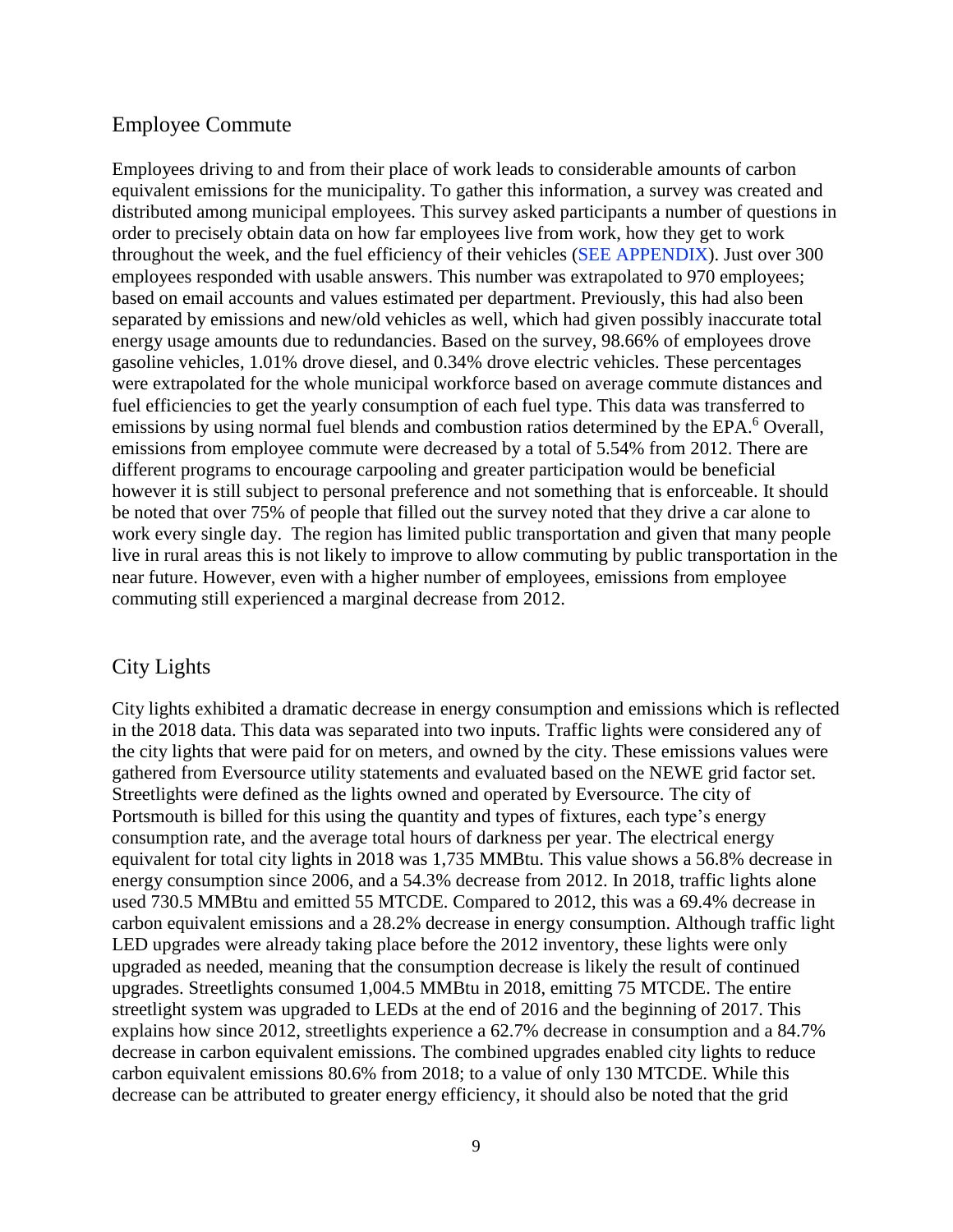emissions have changed as well, and have gotten cleaner as a result. Although city light emissions remains the least impactful sector, some suggestions could be made to drive this down further. The most viable of these could be turning on fewer lights or for less time driving down consumption itself. Management of the street lights would enable the lights to run cleaner at their current capacity. Considering this is the most dramatic decrease in both energy consumption and carbon equivalent emissions, efficiency efforts would likely be hard to achieve in this sector at the current time. Overall, the upgrades completed on city lights since 2012 can be attributed to the dramatic 80.6% decrease in carbon equivalent emissions and 54.3% decrease in consumption; the largest proportional decrease experienced in the municipal inventory.



Figure M-6: City Lights Comparison to 2012

### Water and Wastewater

Water and Wastewater locations decreased emissions considerably compared to 2012. The 2012 inventory had separated both water delivery and wastewater management locations. However, due the change in software, these two sectors have been bundled together. These emissions were calculated from usage of electricity, natural gas, and propane from each location. Electric emissions were based on the factor set of the NEWE grid and emissions for propane and natural gas were attributed by the amount of emissions resulting from combustion of each. Effluent nitrogen emissions were calculated and given by the sewer department. It should be noted that effluent emissions were lowered in this inventory due to Pierce Island being under construction with reduced operations and not experiencing nitrification processes. Therefore the Pease wastewater plant is the only plant where nitrification is calculated. When compared to 2012, emissions from water and wastewater sites were decreased by 53.6%. The highest emitting locations from 2012 all were able to decrease emissions by drastic amounts. The Madbury water treatment plant had the largest quantitative decrease in emissions with a 472 tonnes CO2e averted; a 57% drop. The Madbury plant would experience an even further reduction, however, they do not retain the renewable energy credits (RECs) from the recently constructed solar field on the property; per the power purchase agreement made. For the 2018 calendar year, this accounted for nearly 327 MWh of electricity for the water delivery plant and would have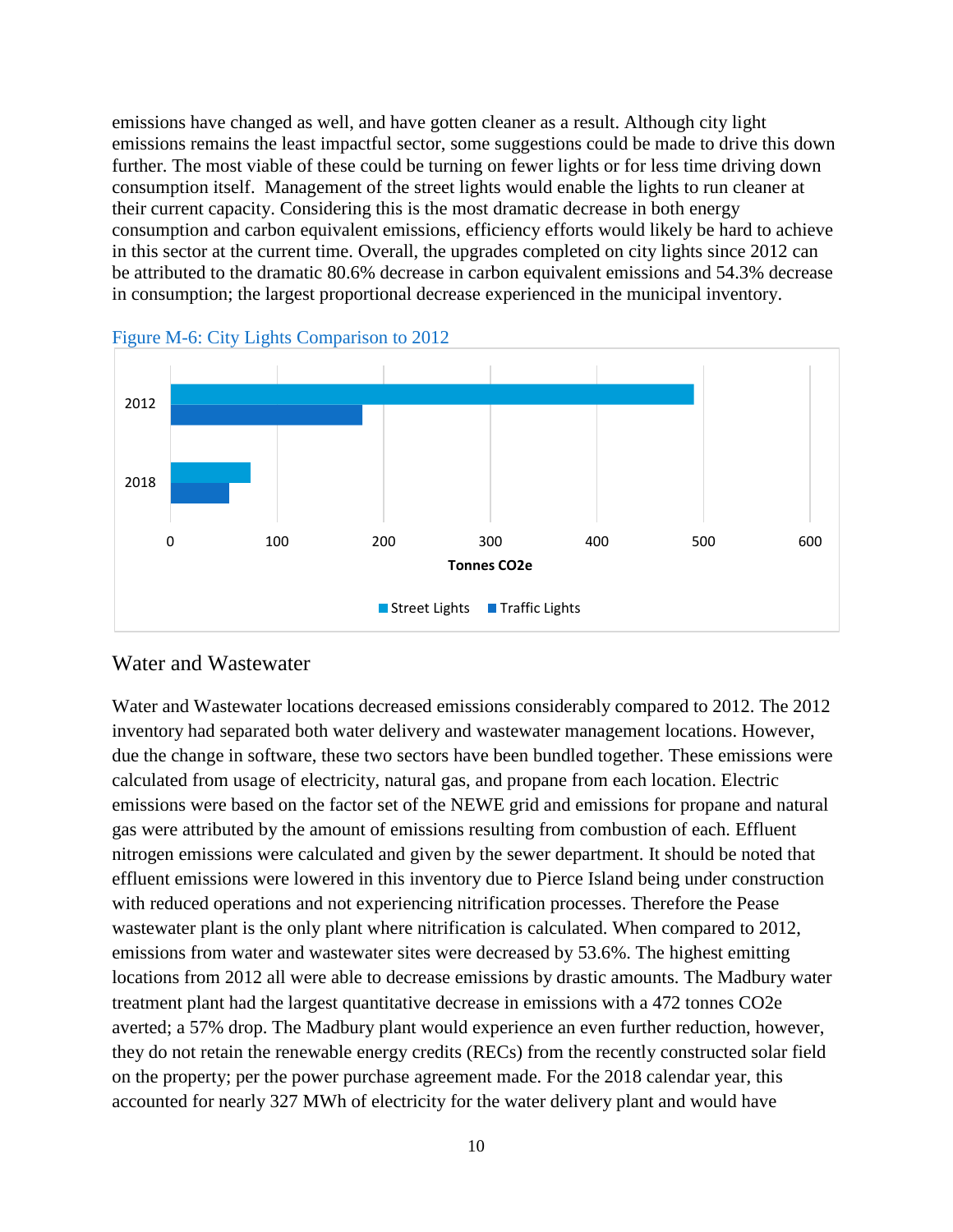decreased emissions a further 84 tonnes CO2e if RECs were retained. The Spaulding Turnpike station experienced a 72.76% decrease in emissions from 2012; the largest decrease percentagewise. Including both Madbury and Spaulding, Mechanic St and Pease (Rye St) locations all had decreases of over 200 tonnes CO2e; each accounting for a 57% decrease since 2012 or greater. Of the seven largest emitting sources from 2012, all but one was able to decrease their emissions by over 50%.





These numbers are quite astounding, but in addition to some efficiency upgrades made, it should be noted that the improvements in the grid also account for a large portion of averted emissions. When looking at energy efficiency, water and wastewater locations actually increased energy consumption 8.51% since 2012, but still experienced drastically decreased emissions. Since 2006 however, water and wastewater locations have decreased consumption overall by 7.22%. Although water and wastewater locations experienced such drastically decreased emissions, there is still room for improvement as far as energy efficiency is concerned. Initiatives like the Madbury solar field will show themselves as greater impacts if the panels are purchased by the City and the RECs are no longer sold. Overall, the decrease in emissions experienced by water and wastewater locations is certainly a great improvement. Being that it is one of two municipal sectors to decrease emissions over 50%, these results are noteworthy.

# Municipal Summary

Municipal operations in 2018 experienced a 34.19% reduction of greenhouse gas emissions, compared to 2012. Buildings and facilities contributed to just over half of all emissions, as it did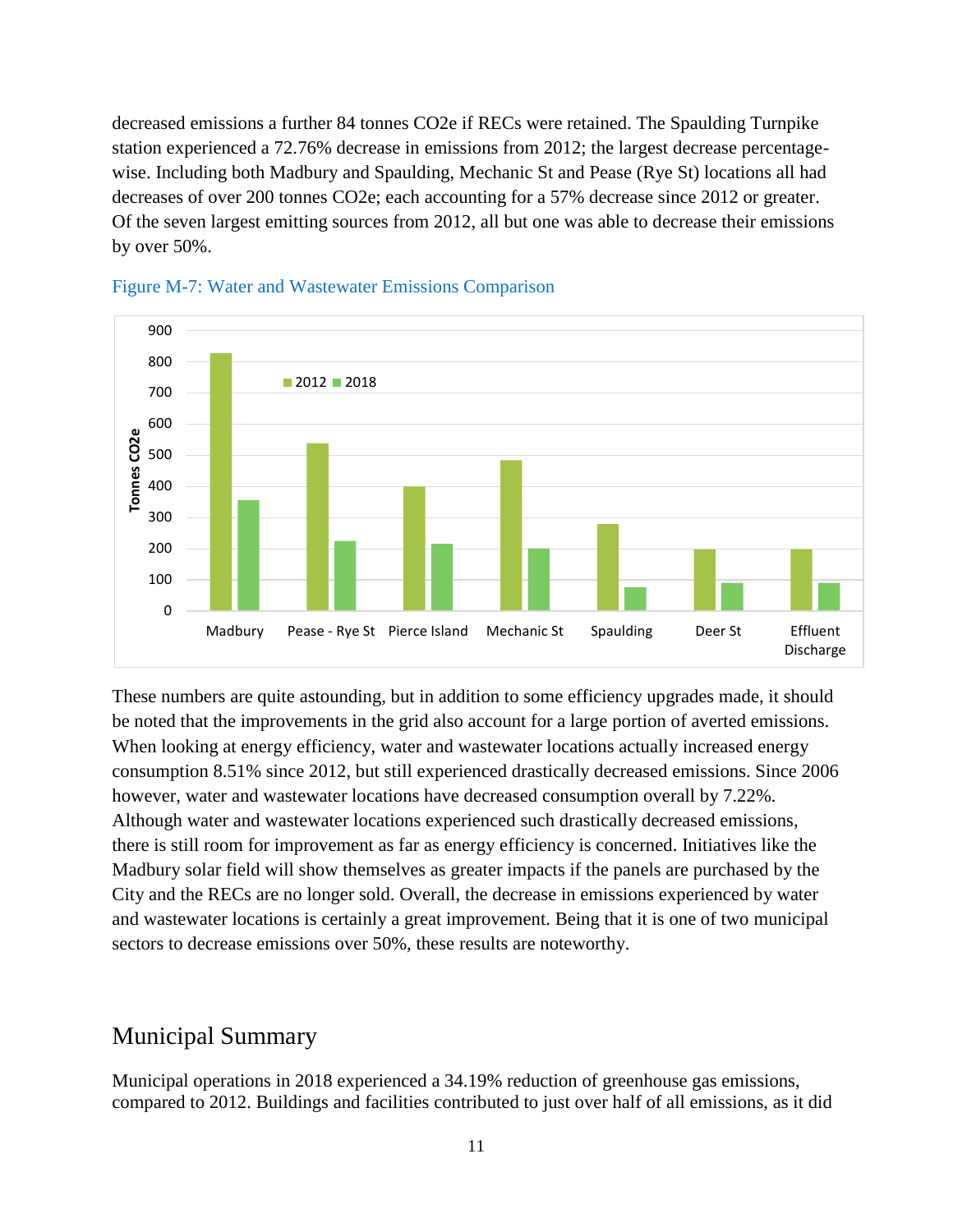in 2012; but this sector also experienced the largest quantitative decrease since 2012. Buildings and facilities reduced emissions 2,666 tonnes, or nearly a third of the 2012 value. Water and wastewater facilities composed the second most emissions, with 16.62% of the total; a much smaller component than the 23.56% from 2012. This sector's emissions were reduced by a whopping 53.6%; with all of the largest facilities experiencing dramatic reductions to help make this possible. Employee commute and vehicle fleet emissions each comprised of 14.95% and 14.51% of government emissions; each accounting for 10% in 2012. Both of these categories did not see much notable progress since 2012. City lights may have only accounted for 1.28% of total municipal emissions in 2018, but it was also able to achieve an emissions reduction of 80.6% since 2012; the largest percentage decrease experienced. Although city infrastructure upgrades helped contribute to this decrease, the improvement in the grid also plays a very large role in making many of these reductions feasible. Since 2006, municipal energy consumption has decreased 13.3%; completely attributed to city infrastructure improvements. Looking forward, further upgrading building and facilities for greater efficiency should be the top priority. Because this still makes up a vast amount of the emissions and consumption, there is certainly more that can be done. Although this may be a very large undertaking, it would be an important focus if the city wishes do continue driving down emissions. The same thing can be said for the water and wastewater facilities. This could be considered slightly less of a priority, due to the great improvements from 2012, as well as this being a much smaller portion of the total. However, if the city hopes to move towards carbon neutrality this would be another huge project that would have to be addressed. Municipal vehicle fleet improvements could be achieved through the use of more fuel efficient vehicles. Employee commute may be the most difficult to address due to the inaccessibility of public transportation in the region, as well as inability to control how employees choose to get to and from work. Even though the city has done much to reduce municipal emissions, it is important for the city to look forward to what the next steps are. Because the city cannot control the grid itself, municipal improvements should be focused on energy efficiency, reducing fossil fuel use, and further implementing renewable energy solutions as needed.

|                             | <b>MTCDE</b> |        |               | <b>MMBtu</b> |         |           |
|-----------------------------|--------------|--------|---------------|--------------|---------|-----------|
| Sector                      | 2018         | 2012   | <b>Change</b> | 2018         | 2006    | Change    |
| <b>Buildings/Facilities</b> | 5,342        | 8,008  | $-33.29%$     | 91,742       | 112,827 | $-18.69%$ |
| Water/Wastewater            | 1,687        | 3,632  | $-53.55%$     | 22,475       | 24,223  | $-7.22%$  |
| <b>Employee Commute</b>     | 1,517        | 1,606  | $-5.54%$      | 22,273       | 21,659  | 2.83%     |
| <b>Vehicle Fleet</b>        | 1,472        | 1,502  | $-2.00\%$     | 20,777       | 20,748  | 0.14%     |
| <b>City Lights</b>          | 130          | 671    | $-80.63%$     | 1,735        | 4,018   | $-56.82%$ |
| <b>Total</b>                | 10,148       | 15,419 | $-34.19%$     | 159,002      | 183,475 | $-13.34%$ |

#### Table M-1: Municipal Emissions and Energy Use Overview

# Community Greenhouse Gas Inventory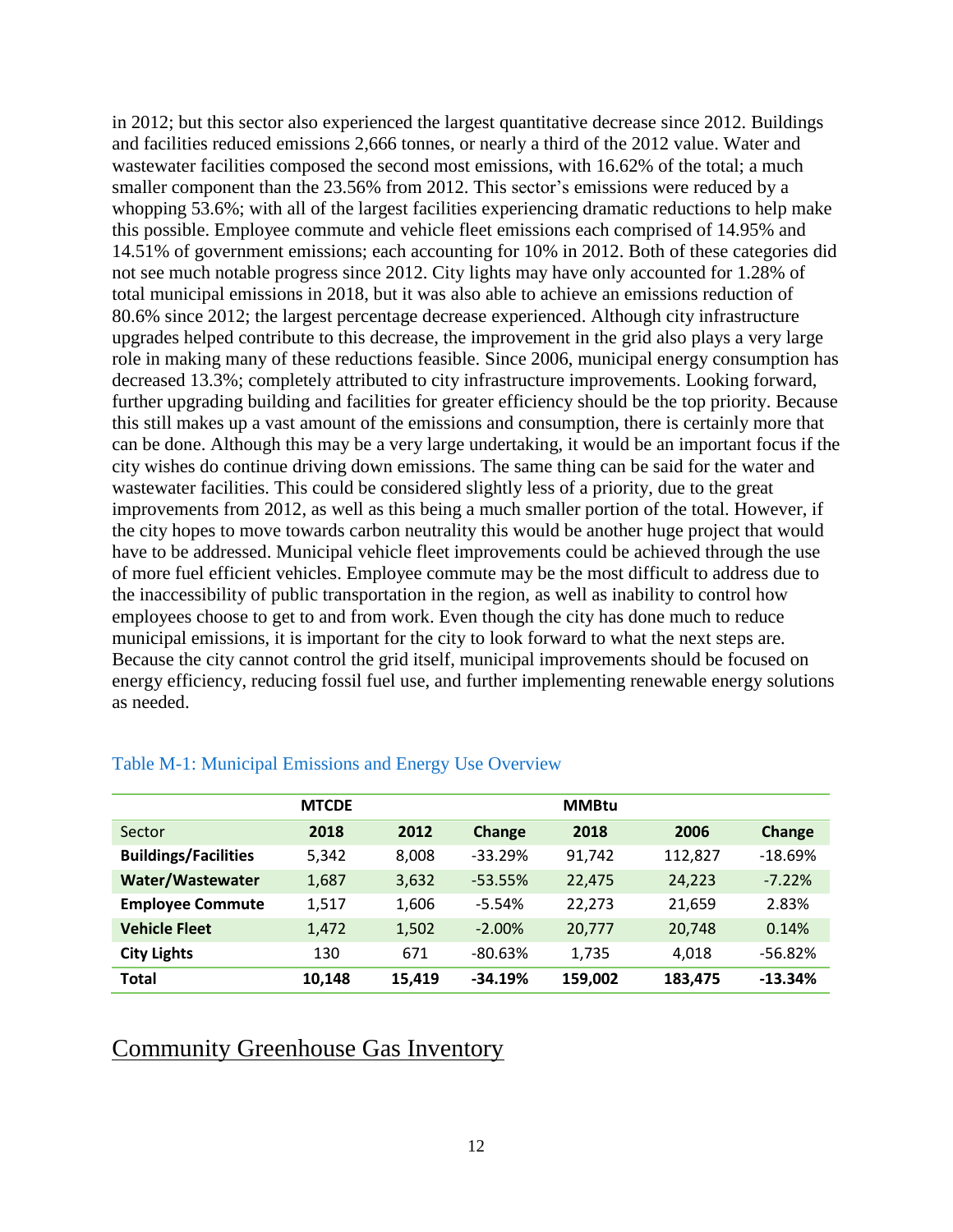The community portion of this inventory includes emissions from the whole city. This is composed of emissions from residential, commercial, industrial, transportation, and waste sources within the city. Commercial and industrial emissions combined for about half of all community emissions and vehicle transportation attributed to over a third. The remainder consisted of primarily residential emissions; with less that 1% coming from waste production.



Figure C-1: Breakdown of Community Emissions

Pease Tradeport was excluded from this inventory, as it was in the previous two inventories. This was not only for the purpose of maintaining an accurate evaluation, but also due to the difficulty in trying to get accurate data of the emissions specifically pertaining to areas within the city limits. The same can be said for boats coming and

going from the city's harbor. Waste and transportation data for this inventory were also not compared to 2012 values; due to observed inaccuracies in the data reported then, compared to what was gathered for this inventory. Therefore, an overall breakdown comparison to 2012 and total emissions comparison to 2012 will not be exhibited.

However, breakdowns for individual sectors that were determined to be viable will be exhibited in this report. As part of the electrical data received, the commercial and industrial sectors were combined into one category, therefore this was used when referring to heating fuel usage as well. Because municipal emissions were counted within the commercial sector for 2012, it will remain as part of the commercial and industrial sector in this inventory. Estimations were made when specific data could not be obtained. This includes estimations regarding breakdowns and usage of natural gas and heating fuels, as well as vehicle type breakdowns for transportation. Overall, the city of Portsmouth, as a community, accounted for a total of 429,378 MTCDE, with 2.36% of these emissions being accounted for by municipal operations.

# Electric Usage

Electrical data was given directly by Eversource. This included a breakdown of usage by residential, municipal, and commercial/industrial sources. Residential electricity usage decreased 62.89% since 2012; attributed to an emissions reduction of 84.1%, or over an 80,000 MTCDE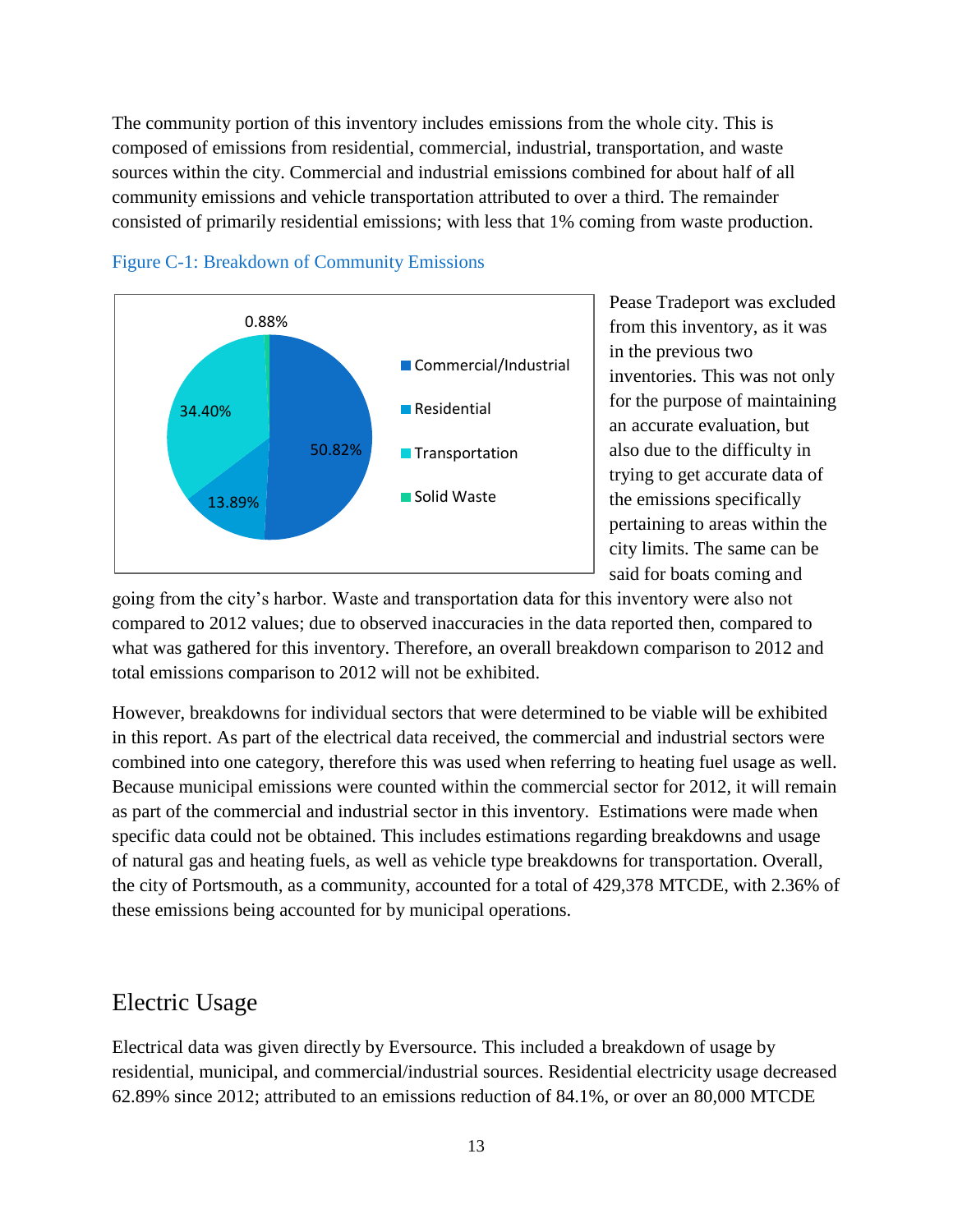decrease. It is quite remarkable as to how residential electricity usage was able to be decreased by such a large amount, especially considering the more widespread use of technology. While it is difficult to determine what exactly was the cause for this, things like upgrading light bulbs and water heaters, as well the growing use of home solar panels, could be likely conclusions. An alternative explanation could be that the way Eversource chose to distinguish residential and commercial and industrial activities changed from 2012 to 2018. Given the difficulty in acquiring the electrical data from Eversource and the lack of transparency in how the data was calculated, questions remain unanswered on this point. Other than the data provided there was little explanation of how the numbers were arrived at by the utility company. While it is very helpful that the electrical utility provided the information for the community usage it is a process that could be vastly improved. More background and resolution on how the electrical utility information is collected and provided would make the community section much more valuable understandable and useful and increase confidence for making recommendations on future improvements. Commercial and Industrial sources used 40.8% more electricity than in 2012. This is most likely due to an increase in commercial development in the city, bringing more business along with it. However, even with this usage increase, emissions attributed to electrical usage were still able to be dropped by 39.68%; due to improvements in the grid. Based on the fact that the commercial and industrial sector accounted for nearly 82% of total electrical usage, as well as that electrical consumption actually increased; the city should look for ways to make these businesses more responsible for their emissions.



### Figure C-2: Electrical Usage Since 2006

Municipal electrical usage as a whole was not given separately by the utility in 2012, instead being added into the commercial category. Municipal electrical usage only made up 3.54% of the 2018 total. This is included with the commercial and industrial sector for comparisons.

### Figure C-3: Electrical Usage Breakdown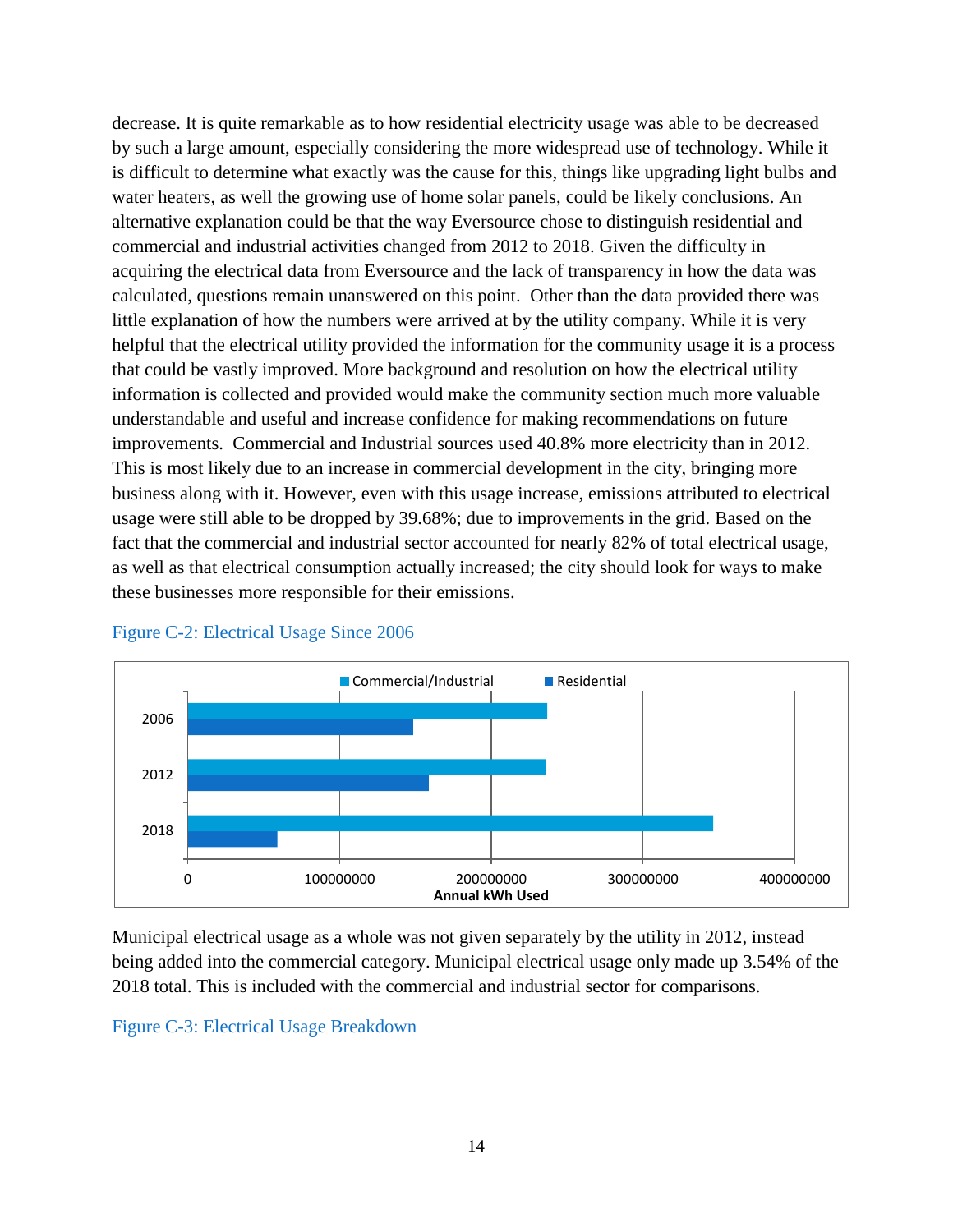

Overall, electricity usage in the city increased 2.71% since 2012 to a total of 405,169,638 kWh. However, emissions from this usage was decreased 133,088 MTCDE; or 56%.

Figure C-4: Comparison of Electrical Usage and Emissions to 2012



Because city electrical usage actually increased, all emissions reductions are solely attributed to a cleaner grid (see Table 1).

## Table 1: Electric Grid Factor Sets (lbs/MWh)

| Year | <b>CO<sub>2</sub></b> | CH <sub>4</sub> | N <sub>2</sub> O |
|------|-----------------------|-----------------|------------------|
| 2006 | 709.5                 | 0.113           | 0.144            |
| 2012 | 1,300.40              | 0.29            | 0.088            |
| 2018 | 558.2                 | 0.09            | 0.012            |

The electrical usage as a whole accounted for 24.68% of city emissions; a total of 104,576 MTCDE.

| Table C-1: Electrical Usage and Emissions Overview |  |  |
|----------------------------------------------------|--|--|
|                                                    |  |  |

| <b>Sector</b>      | 2018       |              | 2012        |              |
|--------------------|------------|--------------|-------------|--------------|
|                    | <b>kWh</b> | <b>MTCDE</b> | <b>kWh</b>  | <b>MTCDE</b> |
| <b>Residential</b> | 58,909,338 | 15,205       | 158,735,693 | 95,639       |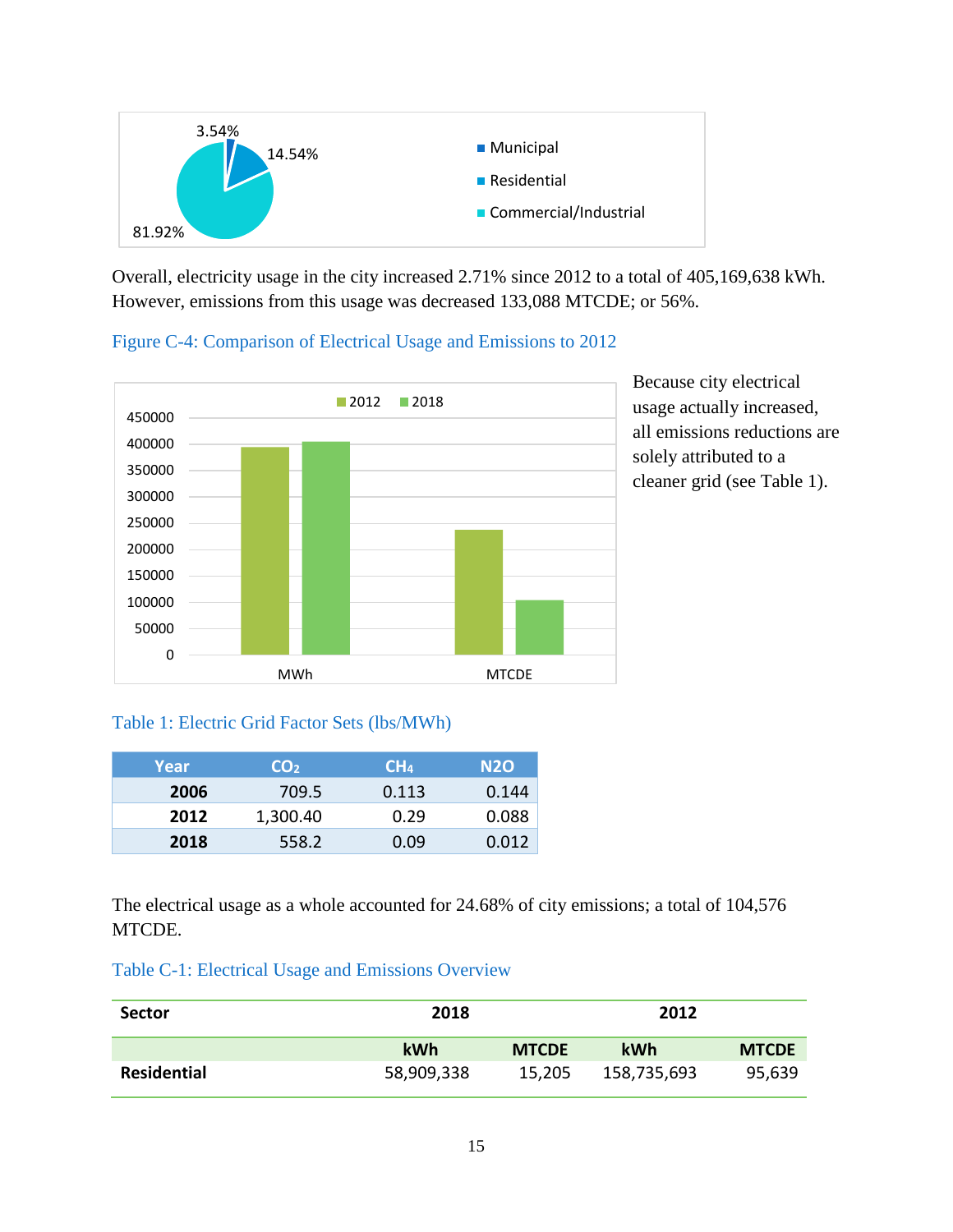| Commercial/Industrial | 346,260,300 | 89.371  | 235,726,044 | 142,025 |
|-----------------------|-------------|---------|-------------|---------|
| Total                 | 405,169,638 | 104.576 | 394,461,737 | 237,664 |

# Natural Gas, Propane, and Fuel Oil

The bulk natural gas data was given by Unitil; a total of 23,975,310 therms of natural gas. It should be noted that to get any data from Unitil it took many requests. They were very reluctant to provide natural gas information for the municipality as a whole and would not provide any breakdown of the overall total usage for 2018. Considering a breakdown was not included in what was provided, it was assumed that the natural gas usage percentages from 2012 remained unchanged. Based on the 2012 natural gas breakdown, 17.46% of total natural gas was used by city residents and the remaining 82.54% was used by the commercial and industrial centers. Because the electrical breakdown given by Eversource combined both the commercial and industrial sectors, they have been combined here as well to establish a more accurate comparison. These percentages were then used to estimate how much natural gas both of these sectors used in 2018. Residential use accounted for over 4 million therms, and the commercial and industrial sectors accounted for almost 20 million therms.

Fuel oil and propane usage for the commercial and industrial sector were estimated in roughly the same way as the natural gas breakdown. Based on the 2012 usage percentages for different types of fuel used in the commercial and industrial sector (including natural gas) from that inventory, fuel oil and propane usage were able to be estimated. This is obviously based on the assumption that 2012 fuel usage breakdowns remained unchanged as well. Of the total fuel used by this sector in 2012, 84.82% consisted of natural gas, 12.41% came from propane, and 2.77% was from fuel oil. Because fuel oil and propane are not measured in therms, as natural gas often is, these values were all converted to million British thermal units (MMBtu).

Residential fuel oil and propane usage were estimated a bit differently using the American Community Survey. This is a multi-faceted survey ran by the United States Census that reveals a plethora of data for a number of different specifications. Based on housing data gathered for Portsmouth, the usage breakdowns of different fuels were able to be calculated within the residential sector. 48.4% of Portsmouth homes use natural gas for heating, while 26.4% use residential fuel oil and 4.4% use liquid propane. 18.8% of homes are electrically heated; which is already accounted for, and the remainder use wood or solar.<sup>7</sup> Assuming that this data is an accurate representation, usage amounts for different fuels used can be accurately estimated.

Table C-2: Fuel Usage By Type and Sector (in MMBtu)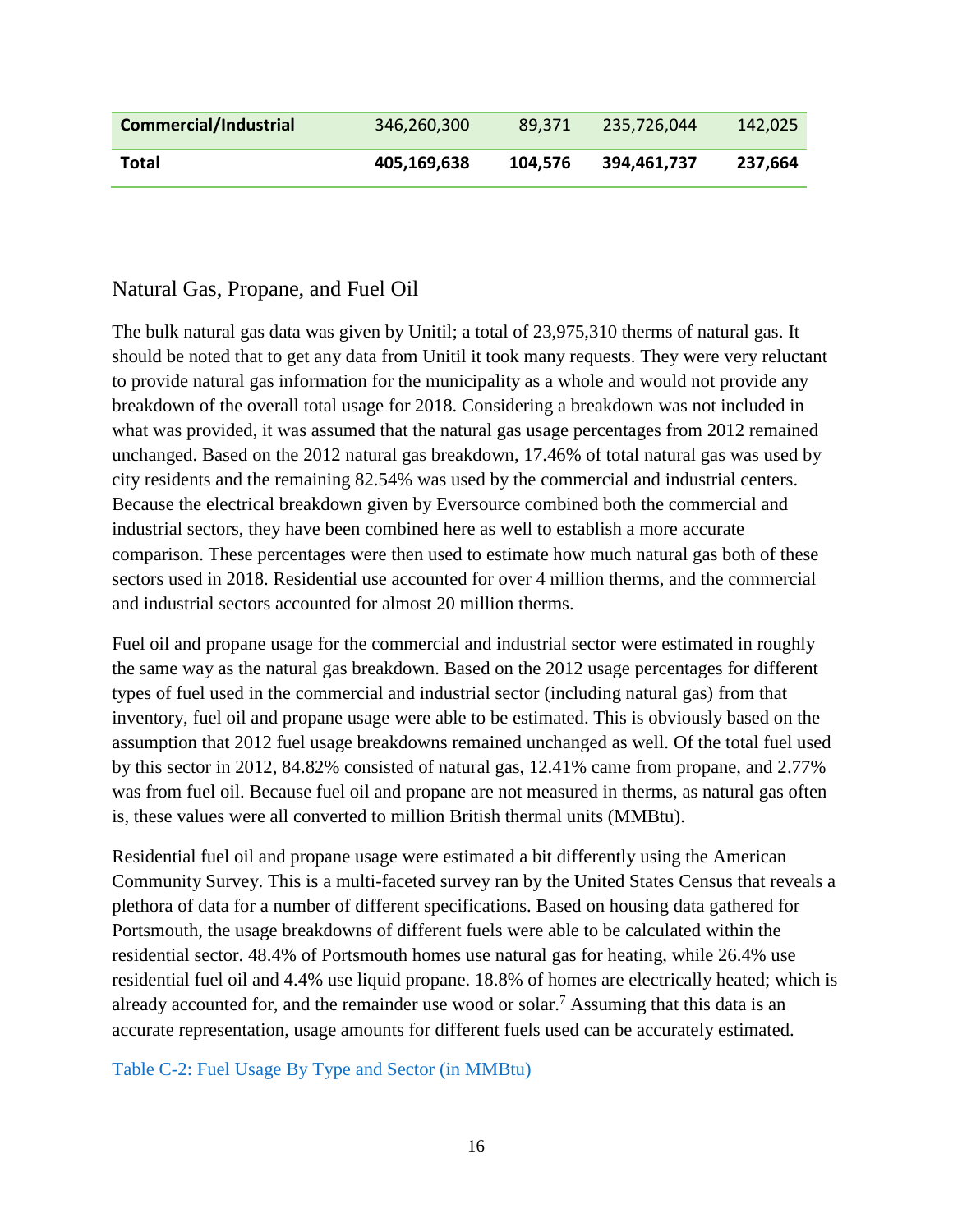| <b>Fuel Type</b>         | <b>Residential</b> | <b>Commercial/Industrial</b>                        | <b>Total</b> |
|--------------------------|--------------------|-----------------------------------------------------|--------------|
| <b>Natural Gas</b>       | 418,549            | 1,978,410                                           | 2,396,959    |
| <b>Fuel Oil</b>          | 228,299            | 64,575                                              | 292,874      |
| Propane                  | 38,050             | 289,422                                             | 327,471      |
| <b>Fossil Fuel Total</b> | 684,898            | 2,332,407                                           | 3,017,304    |
| <b>Total</b>             | 864,770            | 2,332,407                                           | 3,197,177    |
| References               |                    |                                                     |              |
| $-1.10.011$              |                    | $\frac{10}{10}$ (11 ) (10) (11) (12) (13) (11) (13) |              |

7. https://factfinder.census.gov/faces/tableservices/jsf/pages/productview.xhtml?src=bkmk

2012. The overall increase from 2006 was 29.04%, and 36.02% from 2012.

Residential fuel usage accounted for 42,227 MTCDE and the commercial and industrial sectors accounted for 128,853 MTCDE; a total of 171,080 MTCDE. This value is over 60% more than what was emitted from electrical usage and just about 40% of total community emissions. Natural gas usage was attributed approximately 75% of all fossil fuel emissions from these sectors. Fuel oil and propane emissions contributed to approximately 13% and 12% of that as well.

## Table C-3: Emissions by Fuel Usage and Sector (MTCDE)

| <b>Fuel Type</b>         | <b>Residential</b> | <b>Commercial/Industrial</b> |         |
|--------------------------|--------------------|------------------------------|---------|
| <b>Natural Gas</b>       | 22,380             | 105,788                      | 128,168 |
| <b>Fuel Oil</b>          | 17,405             | 4,923                        | 22,328  |
| Propane                  | 2,442              | 18,142                       | 20,584  |
| <b>Fossil Fuel Total</b> | 42,227             | 128,853                      | 171,080 |

Emissions from fossil fuel usage increased quite uniformly. Since 2012, emissions from these sectors, as well as the overall total, increased approximately 37.1%.

Figure C-5: Fossil Fuel Emissions Comparison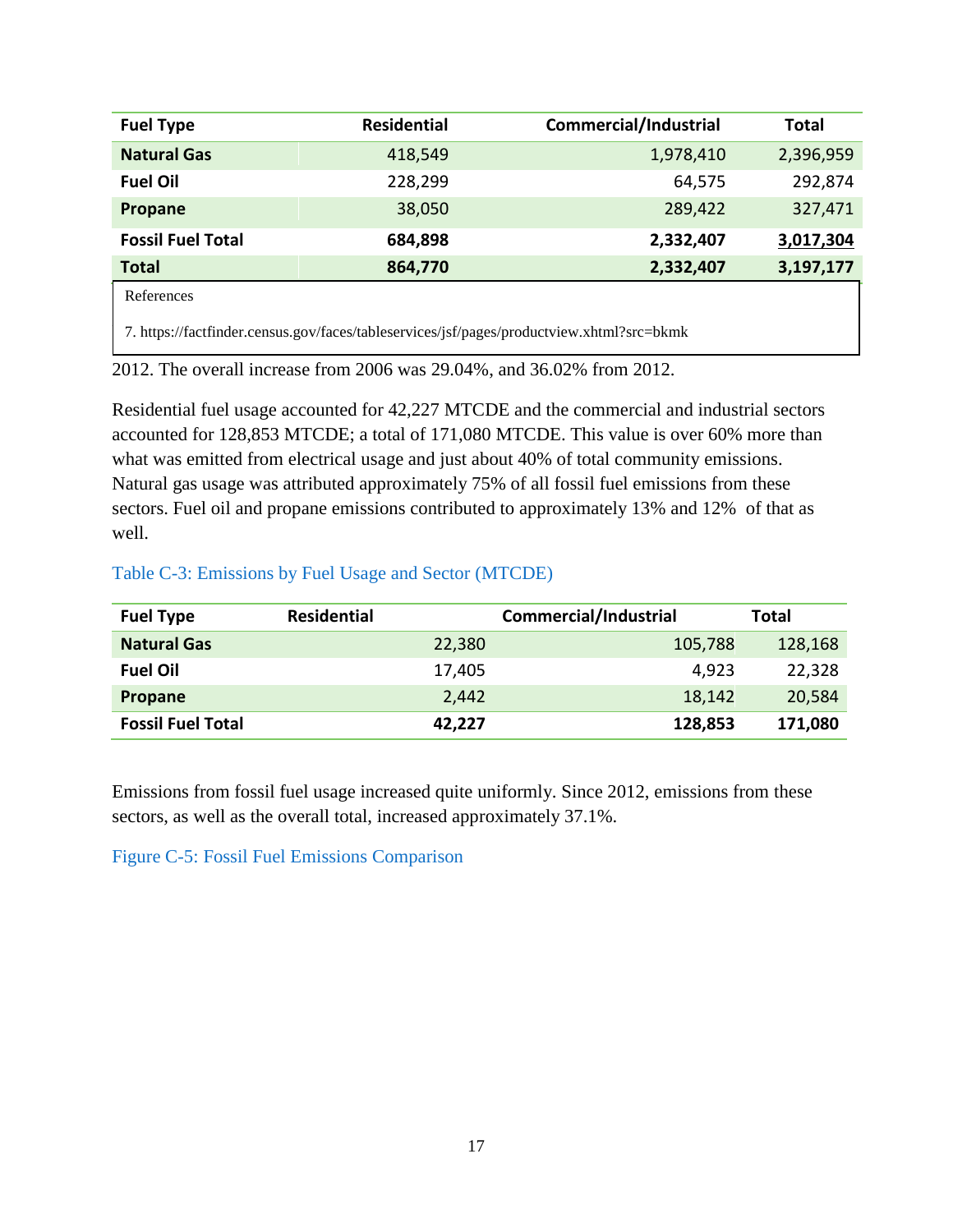

To try and curb this amount, it would be useful if the city held businesses responsible for their emissions. Another idea could be incentivizing the switch away from fossil fuels for certain applications. Nonetheless, considering that such a large part of city-wide emissions is derived directly from the combustion of fossil fuels, the reduction of these types of energy use should be among the city's top priorities.

# Transportation

Transportation values were given from models created by the Rockingham Planning Commission for the 2017 year. The models used did not pertain to every road in the city, but was meant to determine the vast majority of vehicle miles traveled (VMT) throughout the city; and its data is not meant for extrapolation. According to their data, a total of 322,049,171 vehicle miles were traveled within city limits in that year. Due to the fact that the values given contained only VMT data, as well as a rudimentary vehicle type breakdown; other data was needed to determine how this translated into emissions. Because the breakdown by vehicle type from Rockingham Planning Commission only included basic values for cars and freight trucks, more complex ratios would be needed for accurate computation of emissions. Therefore, it was assumed that the vehicle type breakdown from the 2012 inventory was still accurate enough to represent 2018. This breakdown attributed 68.50% of total vehicle miles traveled to passenger cars, 24.45% to light trucks, and 7.05% to heavy trucks. From these breakdowns, and the data from the models, the miles each vehicle type traveled was able to be estimated.

Although the breakdown from 2012 was used to extrapolate this data; total 2012 values still will not be used for comparison. This is due to the excessively high values displayed in the previous inventory that would not make much sense compared to this data. Using the EPA's emissions factor estimates, these mileage values were able to be translated to emissions from carbon dioxide, methane, and nitrous oxide. 6

Table C-4: EPA Emission Factors for Greenhouse Gas Inventories<sup>6</sup> - Data from Table 9

| <b>Vehicle Type</b> | <b>CO2 Factor</b> | <b>CH4 Factor</b> | N2O Factor (g/VMT) |
|---------------------|-------------------|-------------------|--------------------|
|                     | (kg/VMT)          | (g/VMT)           |                    |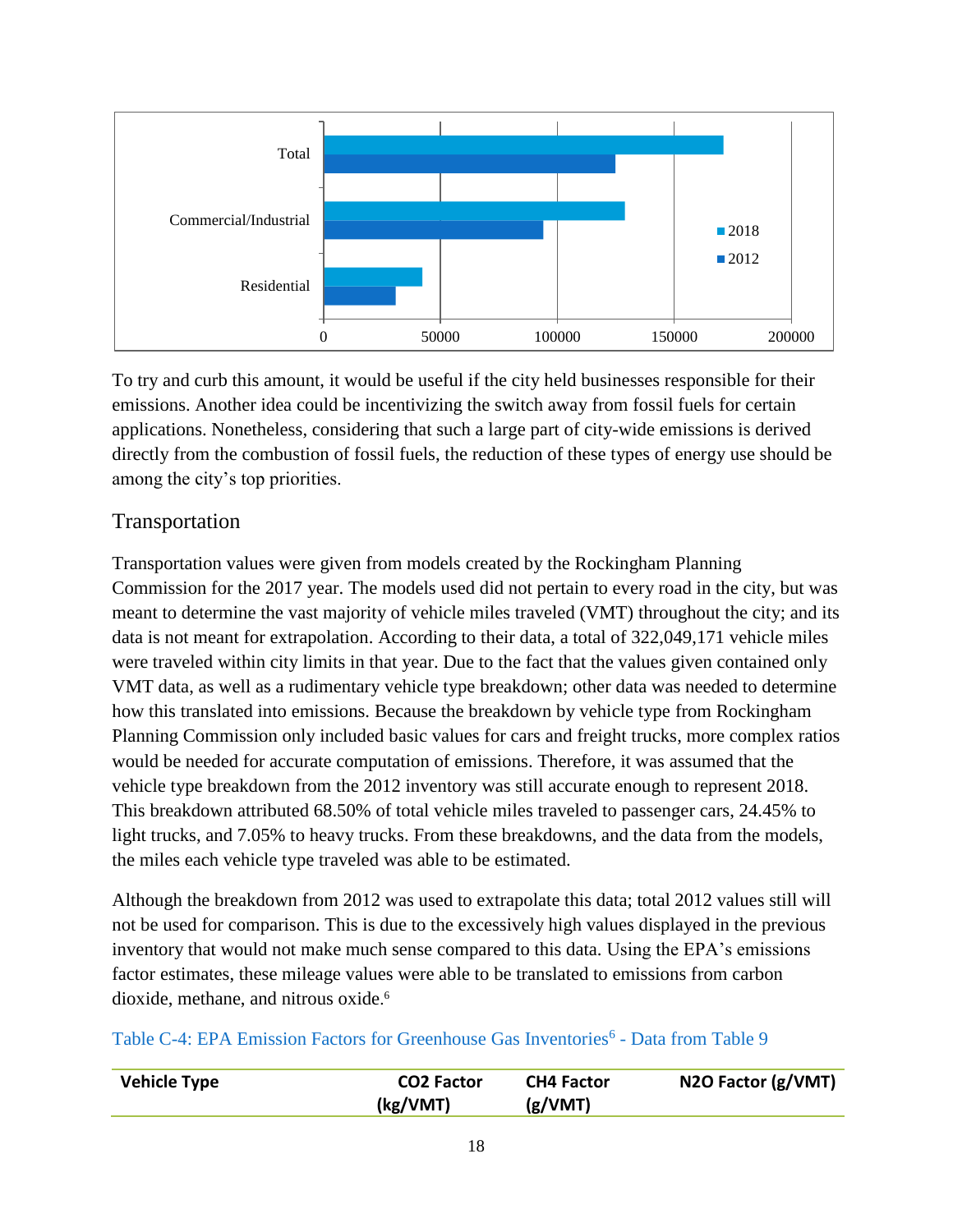| <b>Passenger Vehicle</b>  | 0.343 | 0.019 | 0.011 |
|---------------------------|-------|-------|-------|
| Light Truck               | 0.472 | 0.019 | 0.018 |
| <b>Medium/Heavy Truck</b> | 1.467 | 0.014 | 0.01  |

Overall, this accounted for 147,725 MTCDE, 34.86% of total emissions. Although passenger vehicles covered almost 70% of total vehicle miles traveled, this accounted for just about 52% of emissions from vehicles. Light trucks accounted for 25.50% of those emissions, while heavy trucks accounted for 22.61%; with just 7.05% of the traffic.

## Table C-5: Vehicle Miles Traveled and Carbon Equivalent Emissions per Vehicle Type

| <b>Vehicle Type</b>       | <b>Vehicle Miles Traveled</b> | <b>MTCDE</b> |
|---------------------------|-------------------------------|--------------|
| <b>Passenger Vehicles</b> | 220,603,682                   | 76,664       |
| <b>Light Trucks</b>       | 78,741,022                    | 37,667       |
| <b>Heavy Trucks</b>       | 22,704,467                    | 33,394       |
| <b>Total</b>              | 322,049,171                   | 147,725      |

Due the importance of the main roadways in Portsmouth for regional commerce, it would be a very large undertaking to try and curb transportation emissions. Any effective means of reducing emissions from this would certainly involve some form of regulation at the county, state, regional, or national level; and would not be something city government could tackle on its own. Improvements to pedestrian, bike, and public transportation are ongoing within the city and hopefully will decrease emissions in this sector. Even with municipal improvements it is unlikely that this will create drastic changes however, due to the daily through traffic from state and interstate highways traversing the City. Considering that this is the second biggest sector of community emissions, it would be useful to try and come up with a regional action plan to help curb these emissions.

Figure C-6: Thousand VMT and Emissions Comparison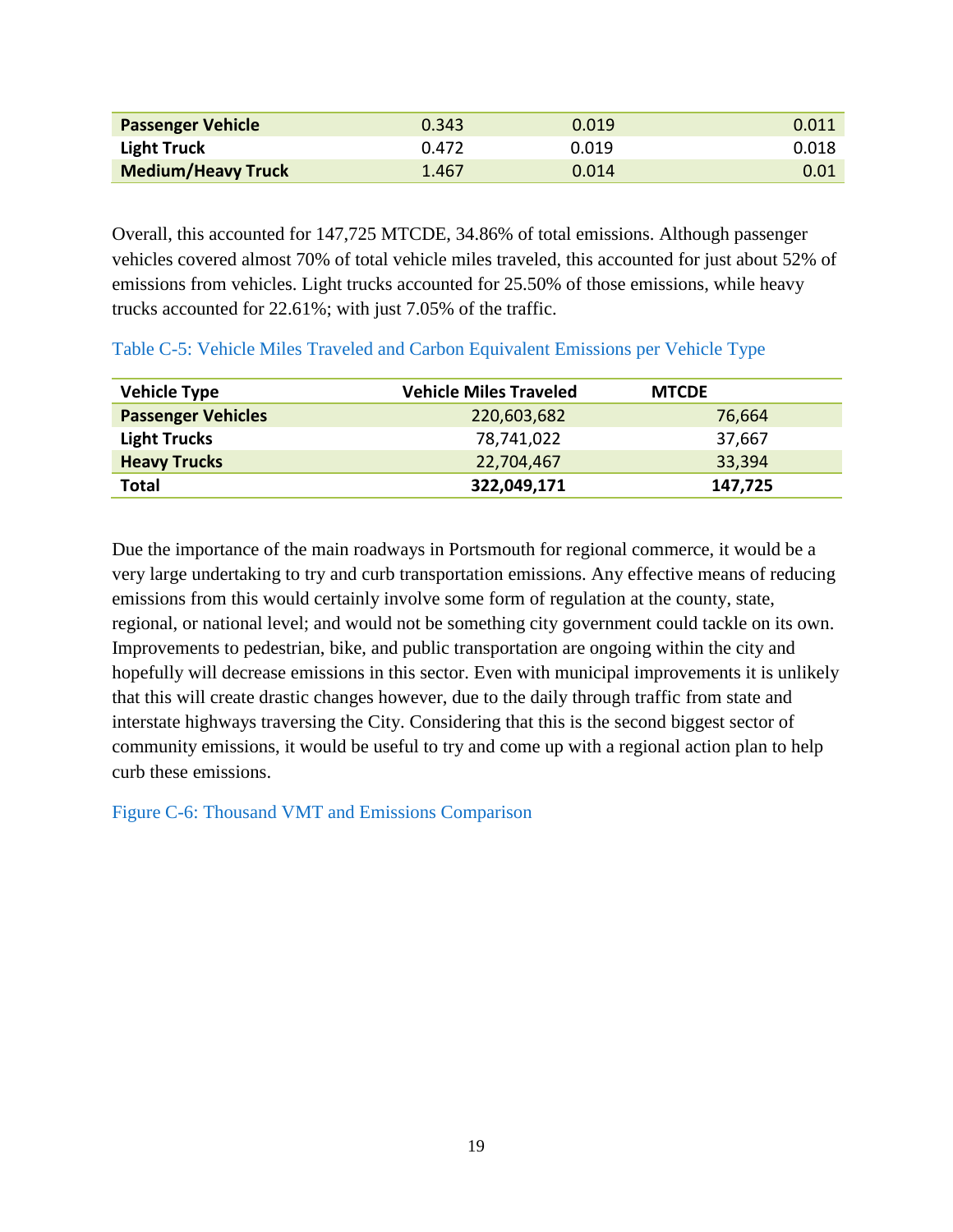

## Waste

Waste data was tracked by the Department of Public Works. This included breakdowns of municipal solid and bulky waste going to landfills, types of green waste to be sent out for composting, and types of recyclables picked up as part of the city's single-stream recycling system. These amounts do not include city dumpsters, which are picked up by one of a number of private companies; making this data difficult to track. Of the 11,235.31 tons of annual waste created in the city, 51.75% is diverted from the landfill; through composting and recycling.

Figure C-7: Waste Breakdown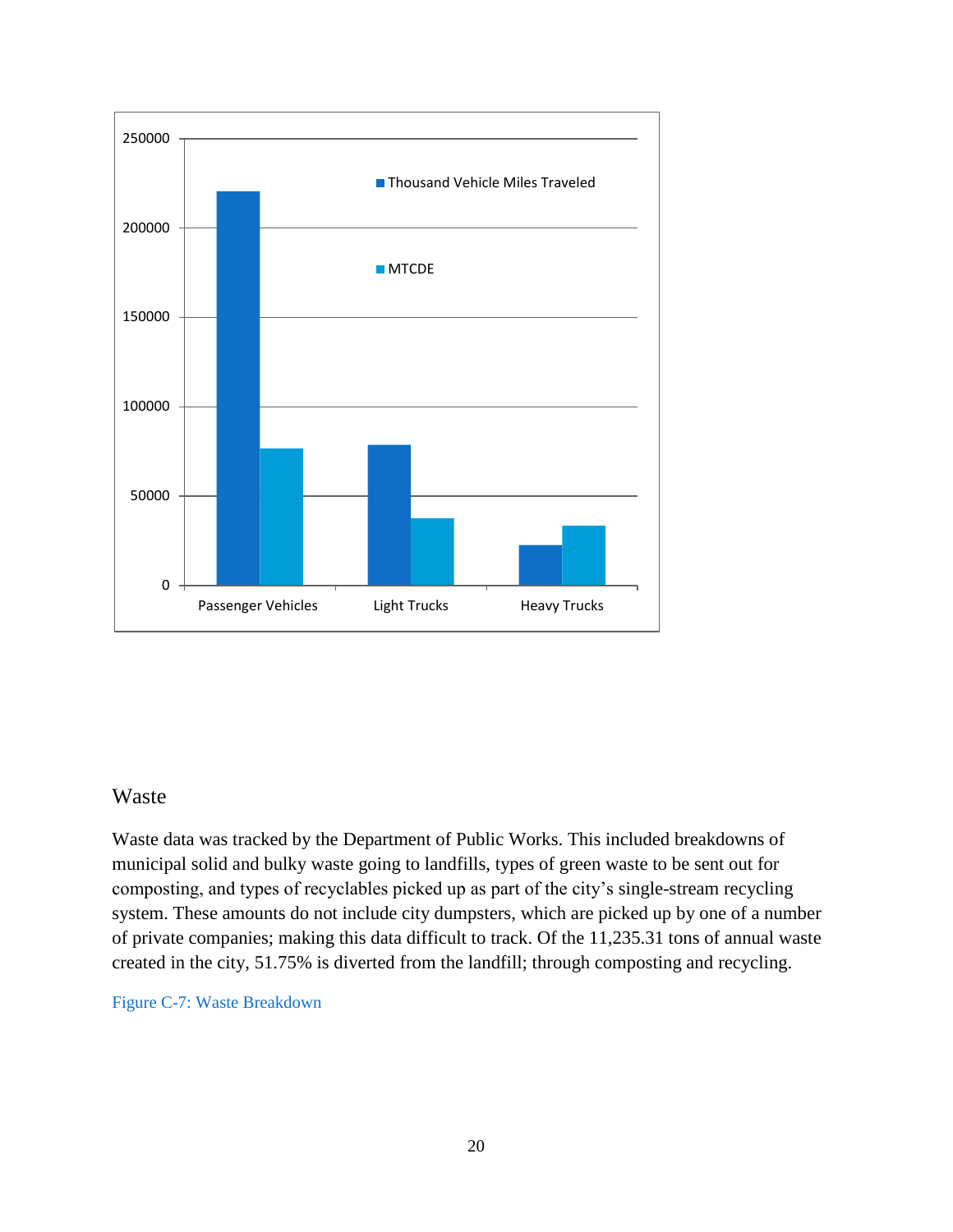

Landfill waste from the city is transported to the Turnkey Landfill, in Rochester, NH. Of the waste sent to the landfill, 79.25% consists of municipal solid waste, while the remaining 20.75% is bulky waste. Of what is sent to compost, 50.45% is composed of yard or leaf waste, 49.32% is brush or wood waste, and the small remainder is food waste. Although recycling isn't included within emissions data for this inventory, it should be noted that the 3,364.53 tons recycled prevents a considerable amount of emissions.

This data will not be compared to the waste data in previous inventories due to inherent inconsistencies. Waste data from the previous inventories reports emissions far lower than what should have been feasible.

The Turnkey Landfill reported an 82% methane capture, meaning that only 18% of the methane created at the landfill will enter the atmosphere as emissions. Therefore, even though Portsmouth sent 5,421.02 tons of waste to the landfill in 2018, the methane capture makes the emissions impact equal to 975.78 tons of waste without methane capture. In 2018 the city's emissions from landfill waste were 3,549 MTCDE. Emissions from the 2,450 tons of compost from the city accounted for an additional 248 MTCDE. Together, this made up 3,797 MTCDE; or 0.88% of the total community emissions. Although it would be difficult to implement waste restrictions or a system to pick up compostable food waste; this is done in other cities and countries and would not necessarily be impossible. The city could also ban all forms of packaging that are either not recyclable or not compostable, as a more feasible option. Overall, it would be difficult to implement large-scale waste reduction programs, however sending landfill waste to a location with methane capture is certainly a step in the right direction.

# Community Summary

Due to the data collected in this inventory compared to those previous, the community emissions breakdown is quite different from previous years. The residential, commercial, and industrial sectors accounted for 64.71% of total community emissions. Natural gas and fuel usage accounted for 61.57% of emissions from these sectors, or 39.84% of the total. Electrical usage accounted for the remaining 38.43% from these sectors, or 24.86% of total community emissions. While the city can only do so much to clean the electric grid further or reduce fuel use, it could focus on renewable energy infrastructure to increase clean energy independence.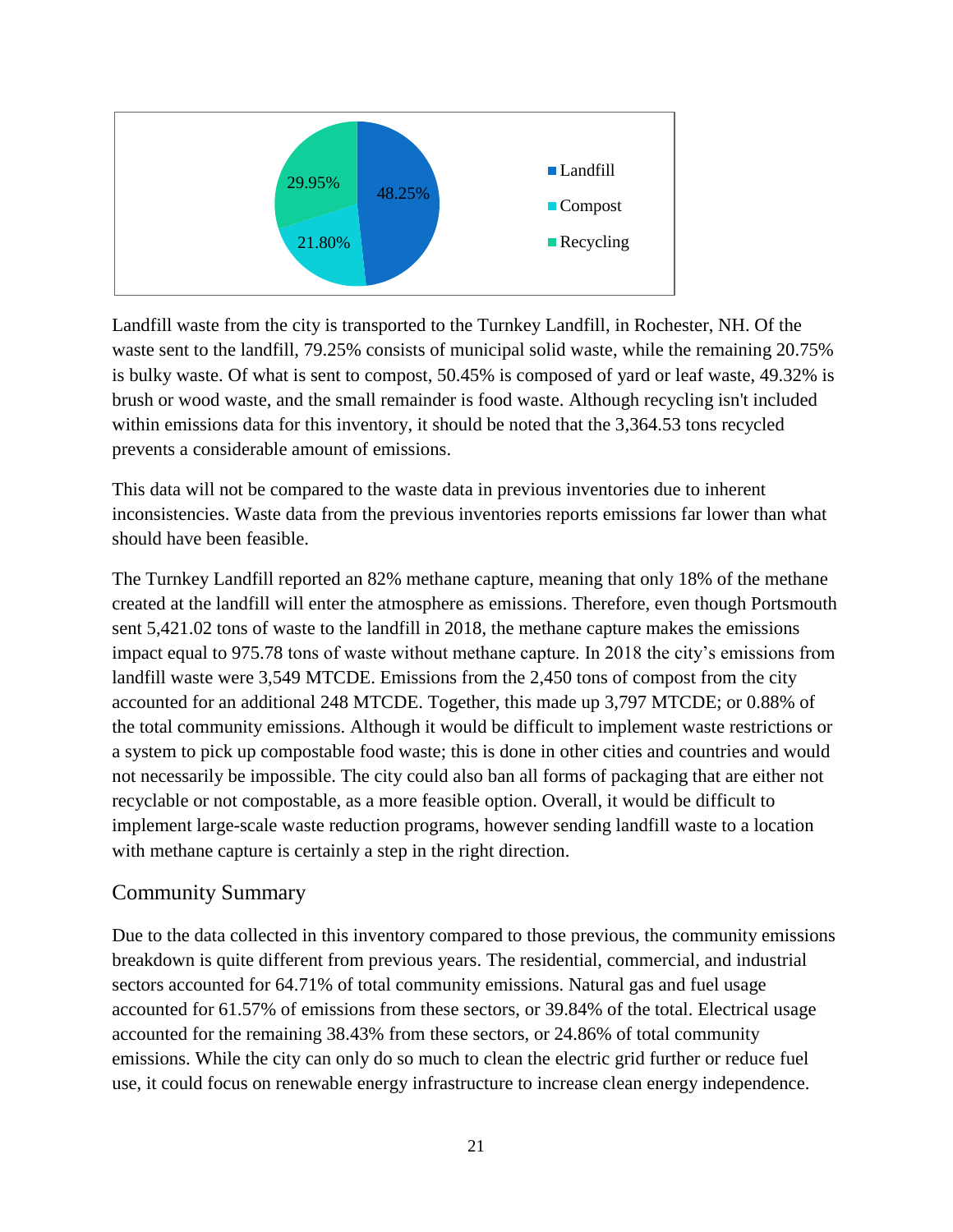|                          | Residential | <b>Commercial/Industrial</b> | Total   |
|--------------------------|-------------|------------------------------|---------|
| <b>Fossil Fuel Total</b> | 42.227      | 128,853                      | 171,080 |
| <b>Electricity</b>       | 17,405      | 89,371                       | 106,776 |
| <b>Total</b>             | 59,632      | 218,224                      | 277,856 |

### Table C-6: Residential, Commercial, and Industrial Emissions (MTCDE)

Commercial and industrial sectors accounted for 50.82% of total emissions. Sector-wise, this should be the city's top priority of where to reduce. Even with a 7.53% decrease in emissions from 2012, it is important that the city holds these businesses accountable for their emissions, or at the very least incentivizes sustainable upgrades. With 34.40% of community emissions, reducing the transportation sector's impact by any significant amount would require immense regional cooperation for upgrading public transportation in the area. Compared to 2012, residential emissions were decreased 52.84%, or 66,815 MTCDE. Attributing to 13.89% of community emissions, this sector could further be reduced by incentivizing solar or the transition from fuel-powered appliances to electric substitutes. While waste should be the last priority, with 0.88% of total community emissions, implementing initiatives to reduce waste still allows for reductions in emissions and helps create a cleaner city overall. Emissions were reduced in the residential, commercial, and industrial sectors; with transportation and waste having incomparable data to previous inventories. Even with the 37.1% increase in fuel emissions, every comparable sector experienced decreases from 2012.

## Figure C-8: Community Emissions Comparison



# Conclusion

Municipal emissions were reduced by over a third from the 2012 amount, but still accounted for 2.36% of total community emissions. Every municipal sector experienced emissions decreases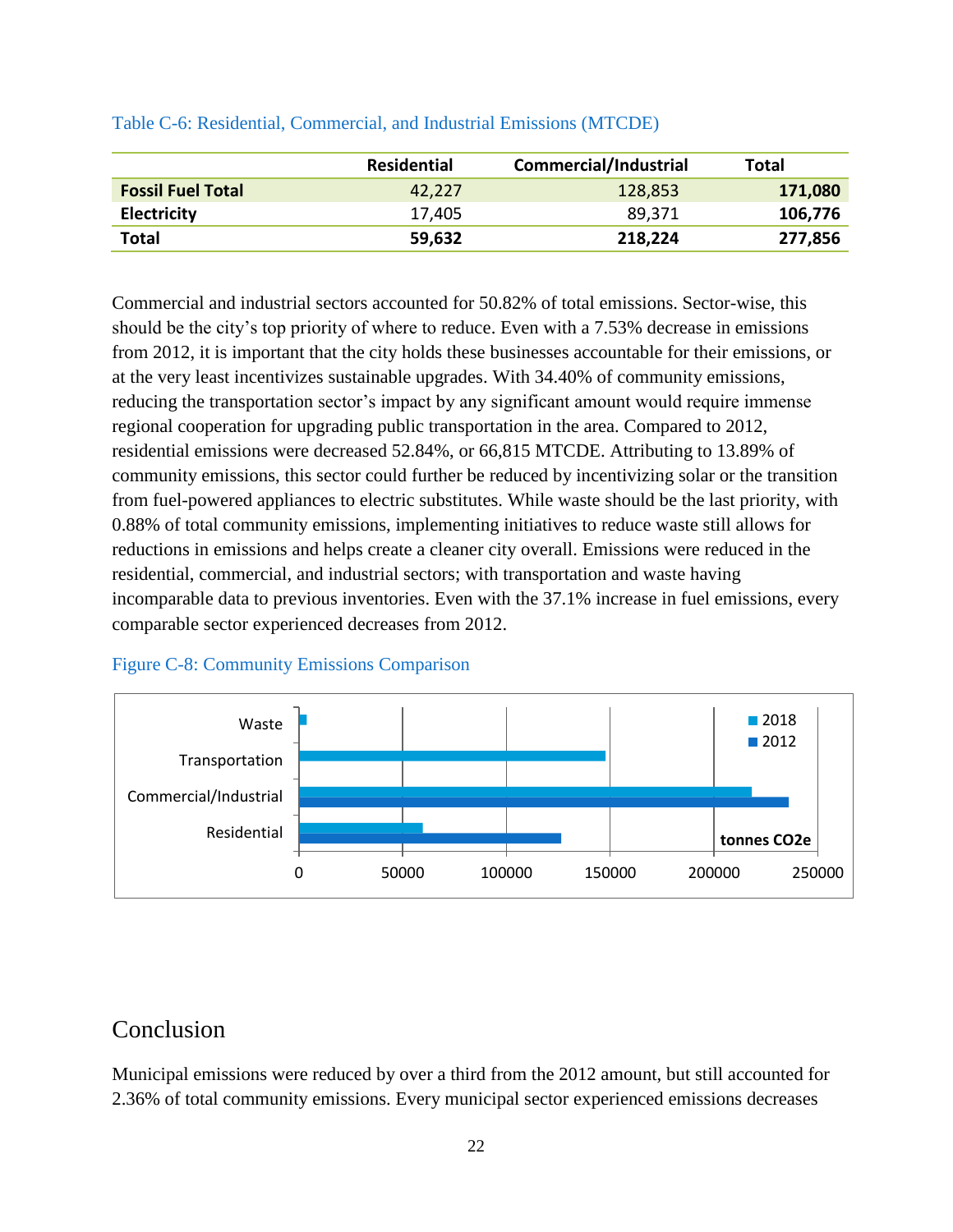from 2012 and all comparable community sectors experienced reductions as well. Natural gas and fuel usage increased considerably on the community scale, however the residential, commercial, and industrial sectors all experienced emissions reductions overall. While the electrical emissions decreases particularly pertain to upgrades in the grid infrastructure, other reductions can be accounted for due to increases in energy efficiency and municipal reductions is fossil fuel use. However, the city is now faced with needing to reduce emissions further by tackling their largest emitting sources head on. Overall, reducing the reliance on fossil fuels, increasing renewable energy use, and upgrading transportation infrastructure would be the most effective factors in decreasing much of the city's municipal and community emissions. While this would be an enormous challenge, the city of Portsmouth is resilient and proving to be prioritizing sustainable initiatives; solidifying themselves as a regional leader in the fight against climate change.

Going forward, there are a number of tactics that could make this inventory process more effective, more efficient, and more accurate. First and foremost, completing this inventory more often would allow a simpler data collection process. Because of the 6 year interval between inventories, many of the contacts for data collection have either moved positions or do not completely recall what data is needed. If this process is conducted more often, this would allow for a more seamless data collection process as well as an increase in accuracy from year to year; as these contacts would know what data is needed and when. While needing to report the data more often would not be as necessary, the data collection component would be to ensure more accurate methods and comparisons from year to year. For more accurate totals, it should be noted that the inclusion of Pease Tradeport and emissions from boats entering and exiting the harbor would help gather a more complete account for all of the emissions pertaining to the community. Furthermore, getting a hold of data from private waste collection of dumpsters would also help increase the accuracy of the reporting as a whole. Although these would be important in gaining a full perspective of community emissions, they would be very difficult components to gather the data for and calculate accurately. Future inventories should focus on maintaining preexisting methods and increasing the frequency of data collection. Overall, as the process of inventorying greenhouse gas emissions progresses in the city, inventories should become more accurate and more comparable. Continuing these inventories and improving the methods and tactics used is crucial for maintaining an accurate representation of greenhouse gas emissions in the city of Portsmouth and evaluating how effectively they are being reduced.